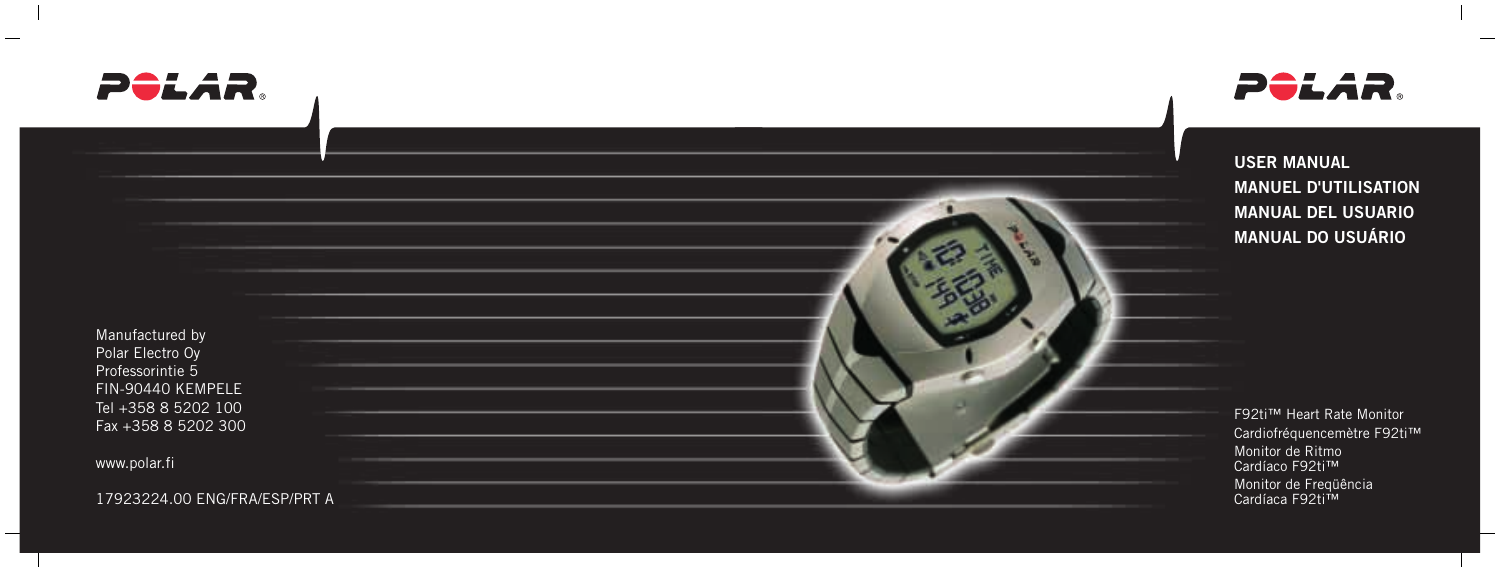Congratulations on purchasing a Polar Heart Rate Monitor. We are proud to assist you in achieving your personal fitness goals. This guide will provide you with the basic information on how to exercise with your Polar Heart Rate Monitor and how to get the maximum benefit from its functions.

To ensure the continuous improvement of Polar products, please complete and mail the enclosed Customer Registration Card within two weeks of the date of purchase.

Thank you for choosing Polar.

# **Visual Cues to Read this Guide**

Indicates important issues. Please, pay attention!

- Indicates a useful tip. It is good to know these things.
- Indicates a tip to do things faster.

### **Important to Remember!**

- Adjust the strap length snug enough and wet the Polar transmitter electrodes to ensure flawless heart rate measurement.
- Do not operate the buttons of the wrist unit under water.
- Wash and dry your transmitter regularly after use: never store it wet.
- Keep the Polar Heart Rate Monitor out of extreme cold and heat.
- Do not expose the Polar Heart Rate Monitor to direct sunlight for extended periods.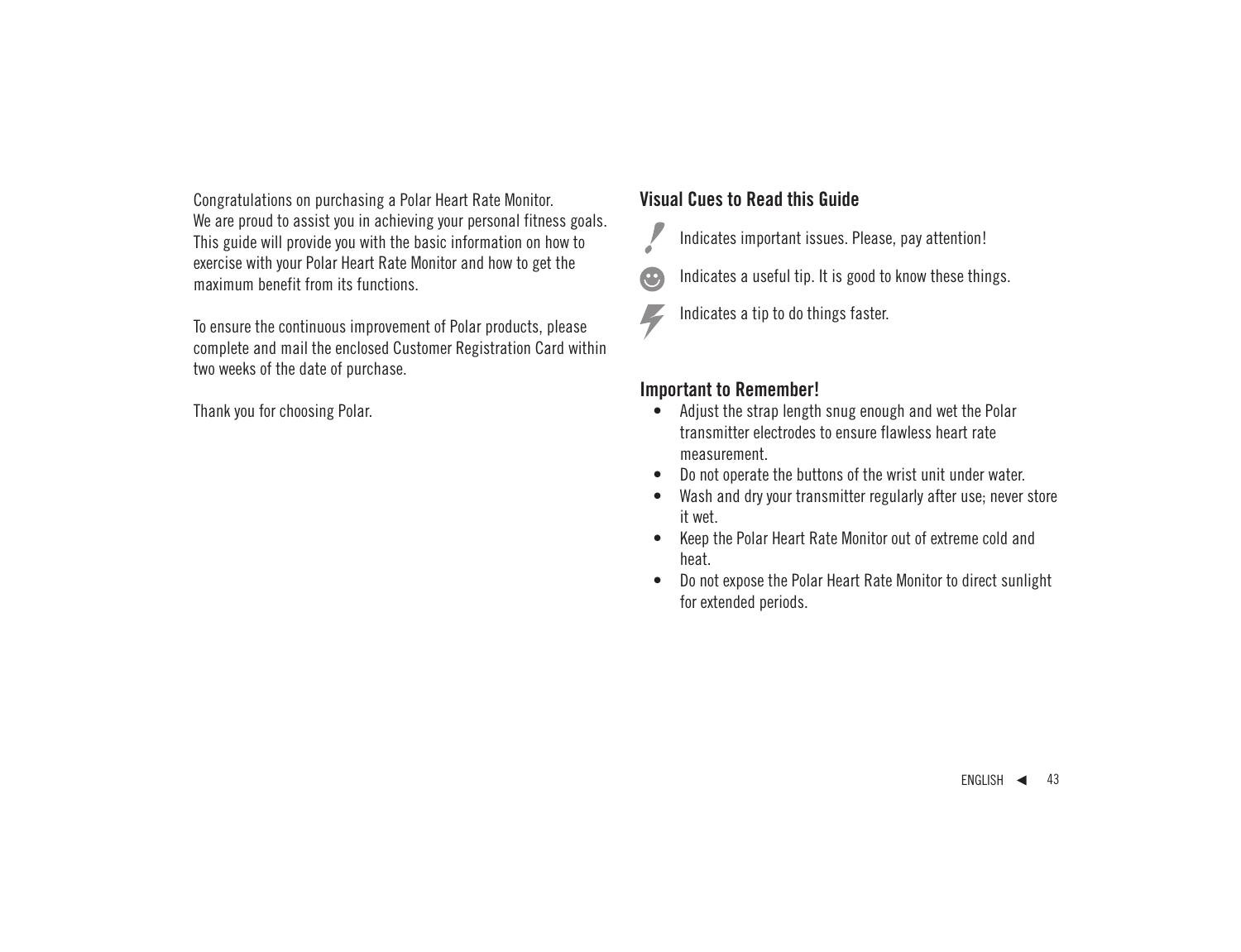# **CONTENTS**

| 1           |     | <b>HOW THE POLAR HEART RATE MONITOR WORKS  46</b> |  |
|-------------|-----|---------------------------------------------------|--|
|             |     |                                                   |  |
|             |     |                                                   |  |
|             | 1.1 |                                                   |  |
|             | 12  |                                                   |  |
| $2^{\circ}$ |     |                                                   |  |
|             | 21  |                                                   |  |
|             |     |                                                   |  |
|             |     |                                                   |  |
|             |     |                                                   |  |
|             |     |                                                   |  |
|             |     |                                                   |  |
|             |     |                                                   |  |
|             | 2.2 |                                                   |  |
|             |     |                                                   |  |
|             |     |                                                   |  |
|             |     | Turning the OwnCal Calorie Counter ON/OFF  53     |  |
|             |     |                                                   |  |
|             | 2.3 |                                                   |  |
|             |     |                                                   |  |
|             |     |                                                   |  |
|             |     |                                                   |  |
|             |     |                                                   |  |

|    | 3. START THE HEART RATE MEASUREMENT  58             |  |
|----|-----------------------------------------------------|--|
| 4. |                                                     |  |
|    | HOW TO DETERMINE YOUR OWNZONE  59<br>41             |  |
|    | 42                                                  |  |
|    | HOW TO USE PREVIOUSLY DETERMINED OWNZONE  61<br>4.3 |  |
| 5. | FUNCTIONS DURING HEART RATE MEASUREMENT  62         |  |
|    |                                                     |  |
|    |                                                     |  |
|    | Turn the Sound Signal and                           |  |
|    |                                                     |  |
|    |                                                     |  |
|    |                                                     |  |
|    |                                                     |  |
|    |                                                     |  |
|    | See Your Progress Bullets During Exercise 63        |  |
|    |                                                     |  |
|    |                                                     |  |
| 6. |                                                     |  |
| 7. |                                                     |  |
|    |                                                     |  |
|    |                                                     |  |
|    | Exercise Time in the Target Zone (IN ZONE)  65      |  |
|    |                                                     |  |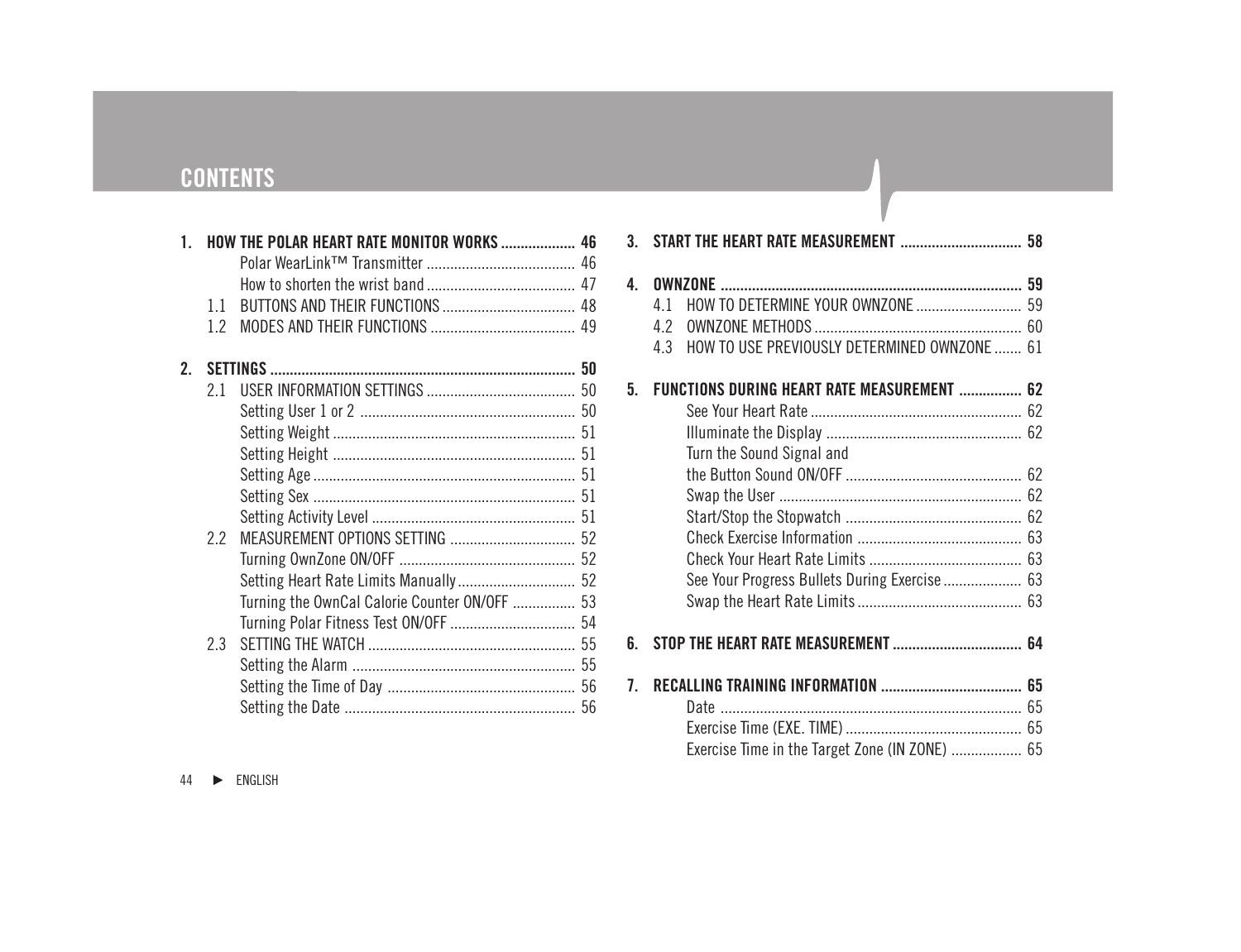|    |     | Calories Expended During the Exercise (KCAL FAT)  65 |  |
|----|-----|------------------------------------------------------|--|
|    |     |                                                      |  |
|    |     |                                                      |  |
|    |     |                                                      |  |
| 8. |     |                                                      |  |
|    | 81  |                                                      |  |
|    |     |                                                      |  |
|    |     |                                                      |  |
|    |     |                                                      |  |
|    |     |                                                      |  |
|    |     |                                                      |  |
|    |     |                                                      |  |
|    | 83  |                                                      |  |
| 9. |     |                                                      |  |
|    | 9 1 | TAKING CARE OF YOUR                                  |  |
|    |     |                                                      |  |
|    | 92  |                                                      |  |
|    | 9.3 |                                                      |  |
|    |     |                                                      |  |

| 10.1 USING A POLAR HEART RATE MONITOR                                                                  |  |
|--------------------------------------------------------------------------------------------------------|--|
|                                                                                                        |  |
| 10.2 POLAR HEART RATE MONITOR AND INTERFERENCE 73<br>10.3 MINIMIZING POSSIBLE RISKS IN EXERCISING WITH |  |
|                                                                                                        |  |
|                                                                                                        |  |
|                                                                                                        |  |
|                                                                                                        |  |
| 14. LIMITED POLAR INTERNATIONAL GUARANTEE  79                                                          |  |
|                                                                                                        |  |
|                                                                                                        |  |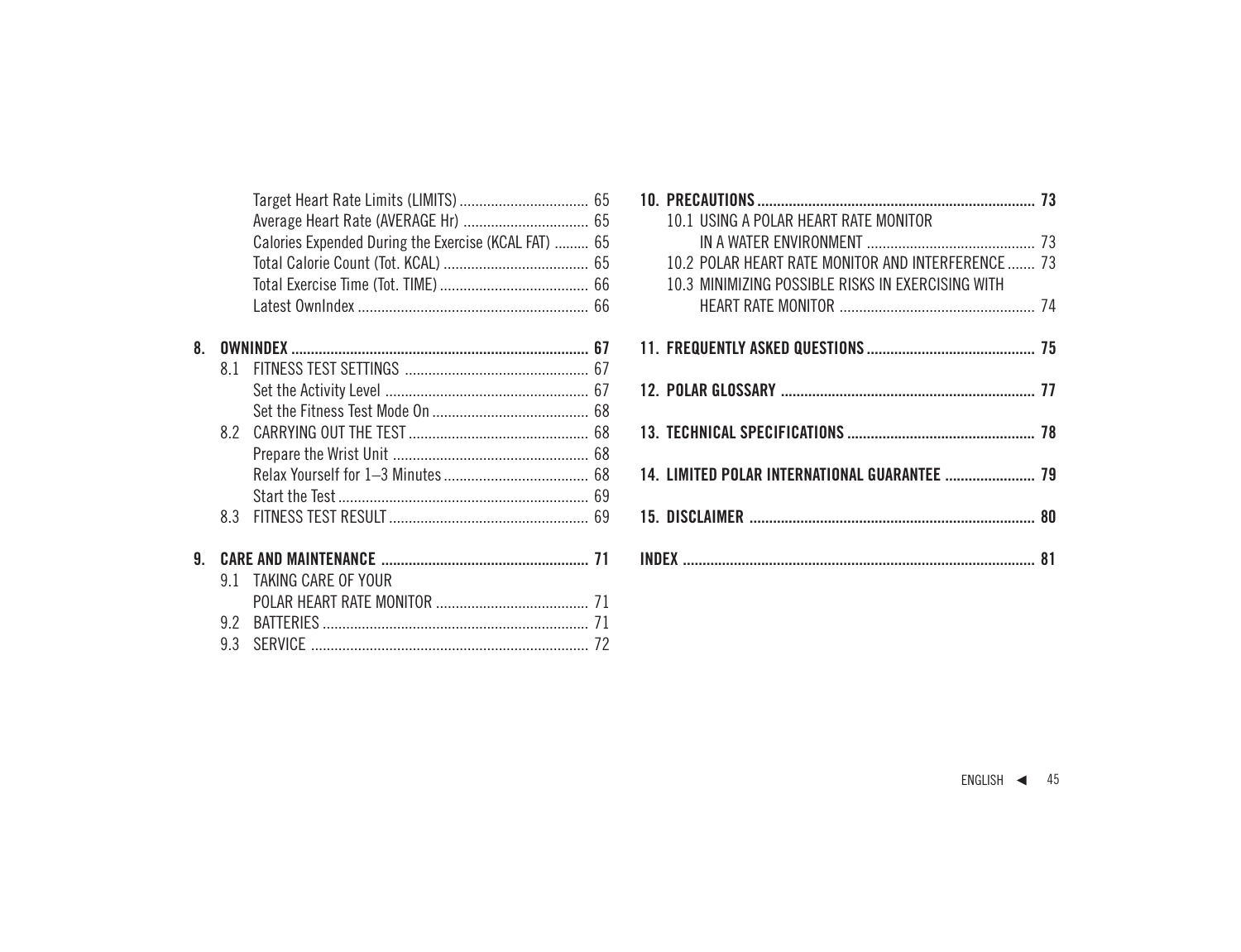# **1. HOW THE POLAR HEART RATE MONITOR WORKS**

# **Polar WearLink™ Transmitter:**



1. Moisten the electrode areas of the strap under running water and make sure that it is well moistened.



2. Attach the connector to the strap. Position the connector's letter R to the word RIGHT on the strap and snap the fastener.



3. Adjust the strap length to fit snugly and comfortably. Secure the strap around your chest, just below the chest muscles, and snap the second fastener.



- 4. Check that the wet electrode areas are firmly against your skin and that the Polar logo of the connector is in a central, upright position. It is important that the electrode areas are wet during exercise.
	- It is recommended that you wear the transmitter against your bare skin to ensure flawless operation. However, if you wish to wear the transmitter over a shirt, moisten the shirt well under the electrodes.
	- See care instructions of the WearLink Transmitter in chapter 9. Care and maintenance, page 71.

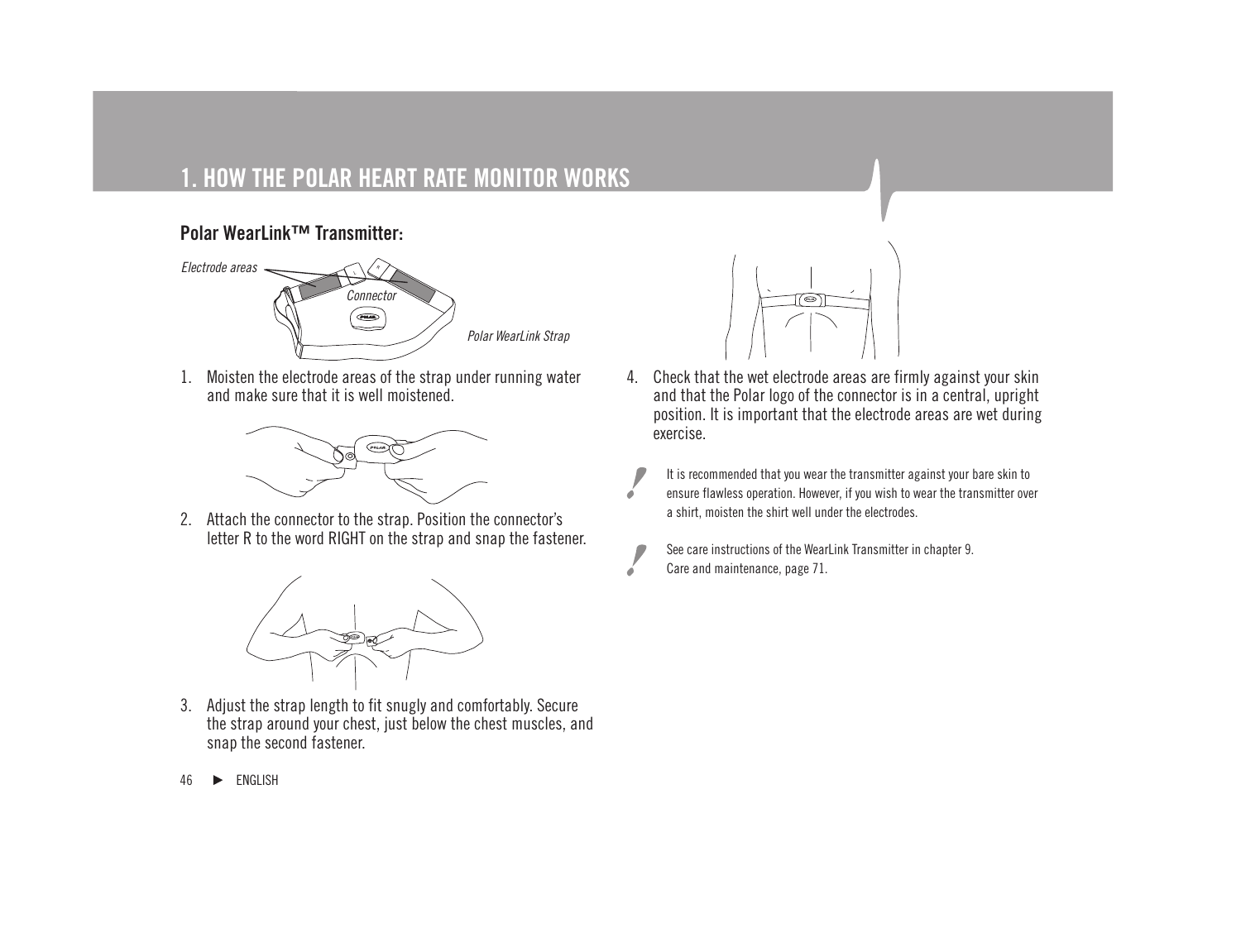### **How to Shorten the Wrist Band**

Wear the wrist unit as a watch. If the wrist band needs to be shortened, visit a local watch or jewellery shop or you can do the shortening yourself by following these instructions.



- 1. First detach the link cover which is next to the buckle by pressing the spring bar with a sharp-pointed tool.
- Buckle Link cover



2. Take off the link cover.



- - 5. Take off the black extension link. Do not detach the buckle connecting link.

take off the spring bar.

Extension link

- 
- 6. Attach the buckle connecting link into the extension link and insert the spring bar.

Extension link Buckle connecting link



3. After the link cover is detached, push the spring bar with a pin and pull the spring bar out from the other side.

Spring bar

 $ENGLISH$  47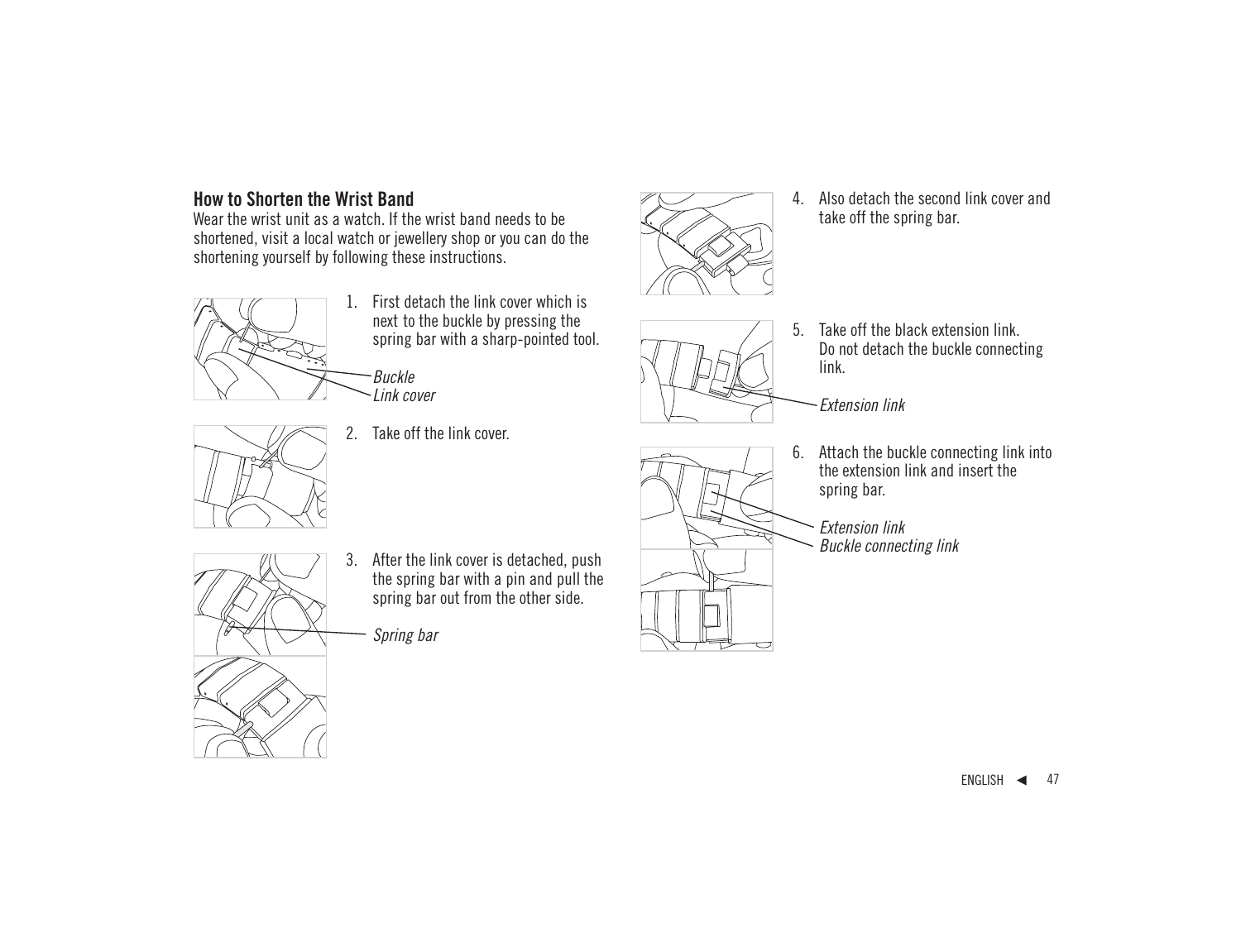

7. Put the link cover on top of the extension link so that the spring bar is correctly placed on one side of the link cover. Then press the spring bar from the other side and slide the link cover to its place. You will hear a klicking sound, when the spring bar is placed correctly.

Link cover



8. There are three small holes on both sides of the buckle plate. By shifting the spring bar you can do the final adjustment of the band length.

Buckle Adiustment holes

If you need to shorten the wrist band more repeat the steps 1–7 but remove the link from the opposite side this time so that the buckle will stay in the middle. Please note that you can only detach the extension links with small arrows on their back side.

### **1.1 BUTTONS AND THEIR FUNCTIONS**



#### Start/Stop/Ok

- Start heart rate measurement
- Start the stopwatch
- Stop the stopwatch
- $\triangle$ lln
	- Move forward to the next mode
	- Select the desired value (up)
- $\equiv$  0 / oli
	-

#### Reset



• Activate the displayed mode

- Move backward to the previous mode
- Select the desired value (down)
- Backlight on Signal sound on or off
- Resets the heart rate monitor, watch settings will return to the default settings.



Briefly pressing a button (approximately 1 second) will do different things than pressing and holding button for a longer period of time (approx. 2 to 5 seconds).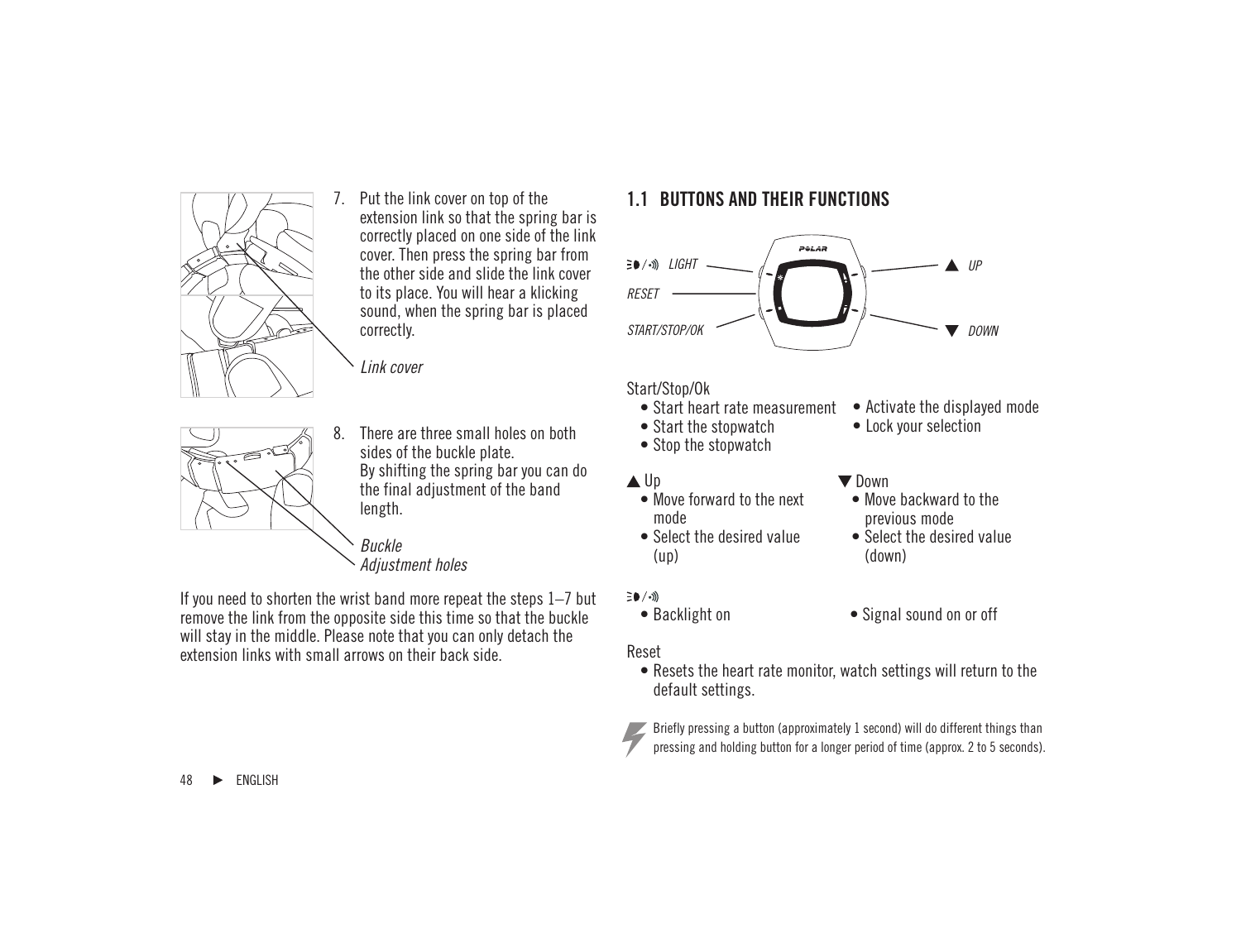# **1.2 MODES AND THEIR FUNCTIONS**

Your Polar Heart Rate Monitor has four main modes:



### **1. Time of Day**

You can use the Polar Heart Rate Monitor as an ordinary watch with date, weekday indicator and alarm function.

> Press and hold START/STOP/OK to return to the Time of day display, wherever you are in the Options setting or File recalling cycle.

Your Polar Heart Rate Monitor starts reminding you at full hours if more than œ, three days has passed since your last recorded exercise. Keep exercising regularly!



### **2. Exercise**

In the Exercise mode you measure the heart rate.

In this mode you can

- see your heart rate reading
- record the exercise data
- use the stopwatch
- determine your OwnZone®
- see your exercising limits
- see the time of day
- see the time you have exercised within your target zone so far
- see the OwnCal® calorie count of your exercise session
- swap heart rate limits
- swap user (before stopwatch is on)



### **3. File**

Polar Heart Rate Monitor saves information on your latest exercise session. In the File mode you can see the following information:

- date of the exercise
- total exercising time
- exercising time spent in your target zone
- heart rate limits used during exercise
- average heart rate
- OwnCal calorie count and fat percentage of the energy expenditure during the exercise session
- total calorie expenditure starting from the moment you have reset the counter
- total exercising time starting from the moment you have reset the counter
- your latest OwnIndex™ based on Polar Fitness Test™



### **4. Options**

In the Options mode you can define the following information:

- User specific information; user 1/2, weight, height, age, sex and activity level for Polar Fitness Test. You have two users and can set the preferences for both user 1 and user 2.
- OwnZone basic, low or high. If you want to determine the values for the target zone manually, set OwnZone OFF.
- OwnCal calorie counter ON/OFF
- Polar Fitness Test ON/OFF
- Watch settings; alarm, 12h/24h mode, time of day, date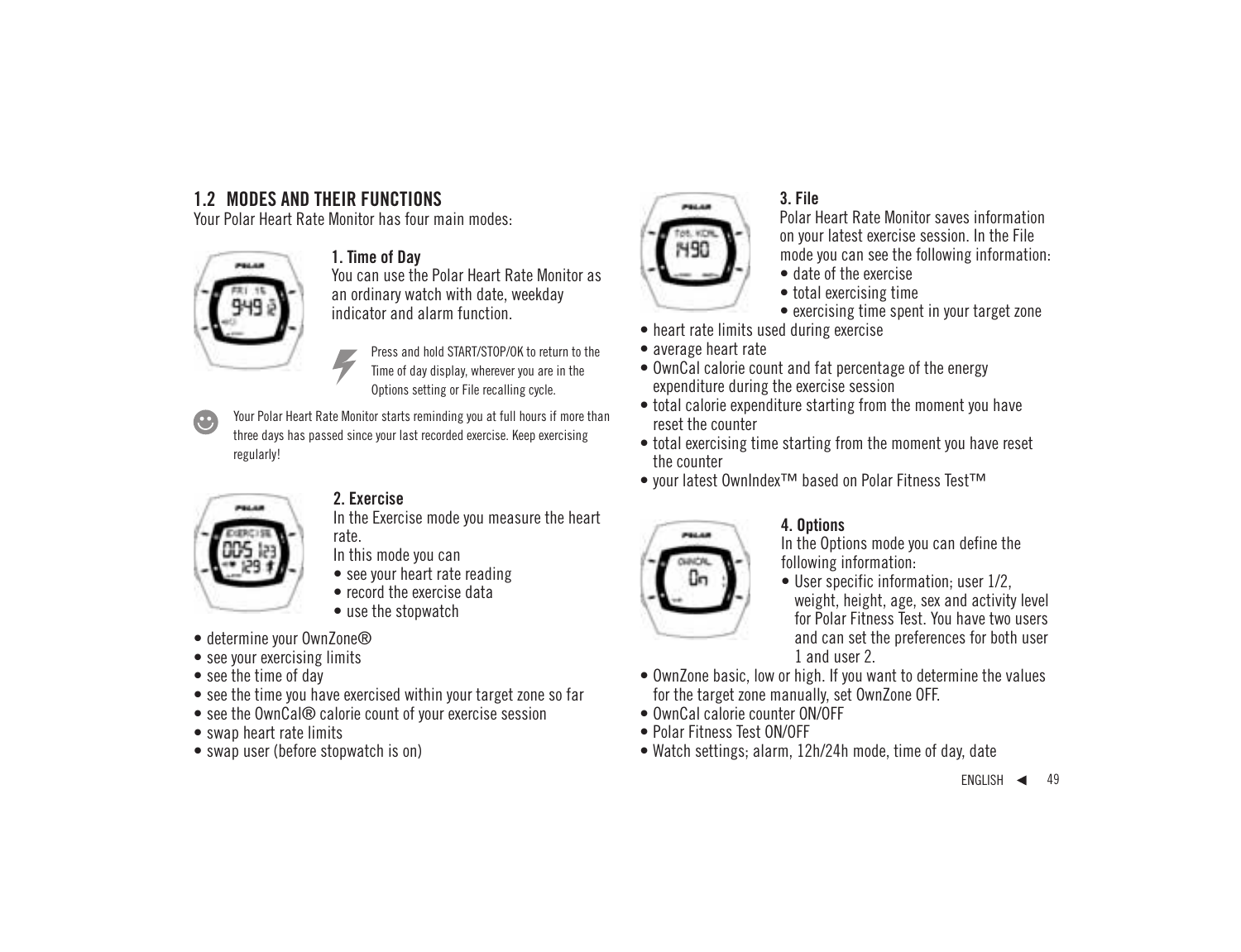# **2. SETTINGS**

In the Options mode you can set

- your personal user information which is a prerequisite for using OwnZone and OwnCal functions
- measurement options which are used during Exercise mode
- watch functions
- Polar Fitness Test function ON or OFF



At any time during the settings you can return to the Time of day display by pressing and holding START/STOP/OK.



The digits run faster if you press and hold the  $\triangle$  Up or  $\nabla$  Down. Release the button at the desired value.

# **2.1 USER INFORMATION SETTINGS**

Begin with the display showing the time of day.

- 1. Press  $\triangle$  Up or  $\nabla$  Down until OPTIONS is displayed.
- 2. Press START/STOP/OK to enter the Options mode. USER SET is displayed.
- 3. Press START/STOP/OK to enter the user information loop.

# **Setting User 1 or 2**

If you are in the Time of day display start from **User information**.



You can set two users' preferences. This function is practical e.g. for another family member. Make the settings ready for both users: when you start exercising, just select your personal user id 1 or 2. USER appears, 1 or 2 is flashing.

- Press  $\triangle$  Up or  $\nabla$  Down to select USER 1 or USER 2.
- 2. Press START/STOP/OK to lock your selection. You have now selected the user id. All settings are made to the selected user.



In File, Measure, Options and Fitness test main modes you can change the user id by pressing and holding  $\triangle$  Up.

If you want to disable the user id 2, set the weight of the user 2 to zero.

Continue by setting your weight or return to the Time of day display by pressing and holding START/STOP/OK.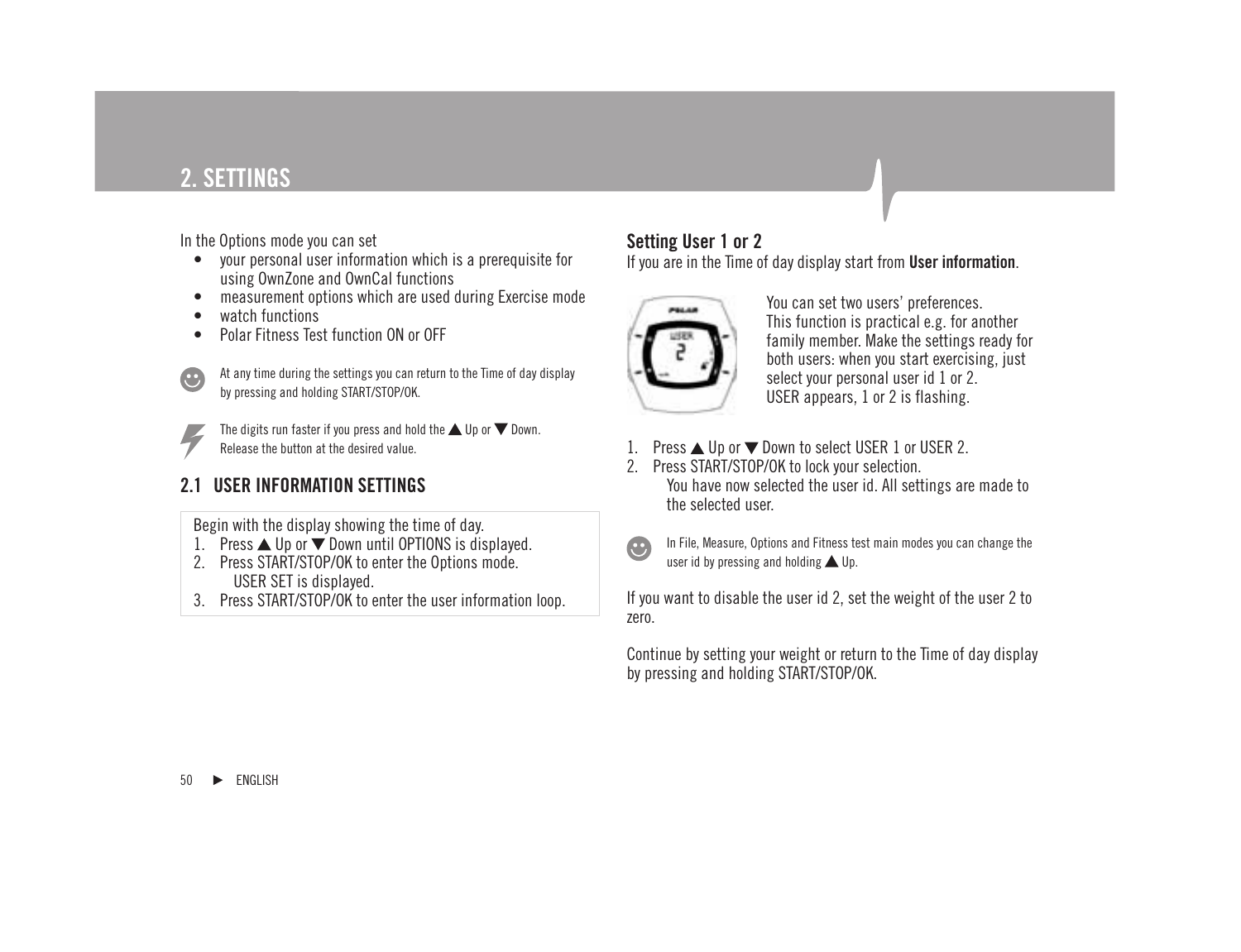## **Setting Weight**

If you are in the Time of day display start from **User information**. Press START/STOP/OK until LBS or KG appears and the digits of pounds/kilograms are flashing.

- 1. Press  $\triangle$  Up or  $\nabla$  Down to adjust your weight.
- 2. Press START/STOP/OK to lock your selection. You have now set your weight.



You can change the weight unit between lbs and kg in watch settings. 12 h time mode -> lbs

24 h time mode -> kg

Continue the user settings or return to the Time of day display by pressing and holding START/STOP/OK.

# **Setting Height**

If you are in the Time of day display start from **User information**. Press START/STOP/OK until FT/INCH or CM appears and the digits of feet/centimeter are flashing.

- 1. Press  $\triangle$  Up or  $\nabla$  Down to adjust your height.
- 2. Press START/STOP/OK to lock your selection. You have now set your height.



You can change the height unit between cm and ft/ inch in watch settings.

```
12 h time mode -> ft
24 h time mode -> cm
```
Continue by setting your age or return to the Time of day display by pressing and holding START/STOP/OK.

## **Setting Age**

If you are in the Time of day display start from **User information**. Press START/STOP/OK until AGE appears and the digits for years are flashing.

- 1. Press  $\triangle$  Up or  $\nabla$  Down to adjust your age.
- 2. Press START/STOP/OK to lock your selection. You have now set your age.

Continue by setting your gender or return to the Time of day display by pressing and holding START/STOP/OK.

# **Setting Sex**

If you are in the Time of day display start from **User information**. Press START/STOP/OK until SEX appears and FEMALE/MALE is flashing.

- 1. Press  $\triangle$  Up or  $\nabla$  Down to select the right gender.
- 2. Press START/STOP/OK to lock your selection. You have now set your gender.

# **Setting Activity Level**

You need to set a suitable activity level for Polar Fitness Test.

If you are in the Time of day display start from **User information**. Press START/STOP/OK until ACTIVITY appears and LOW/MIDDLE/ HIGH/TOP is flashing.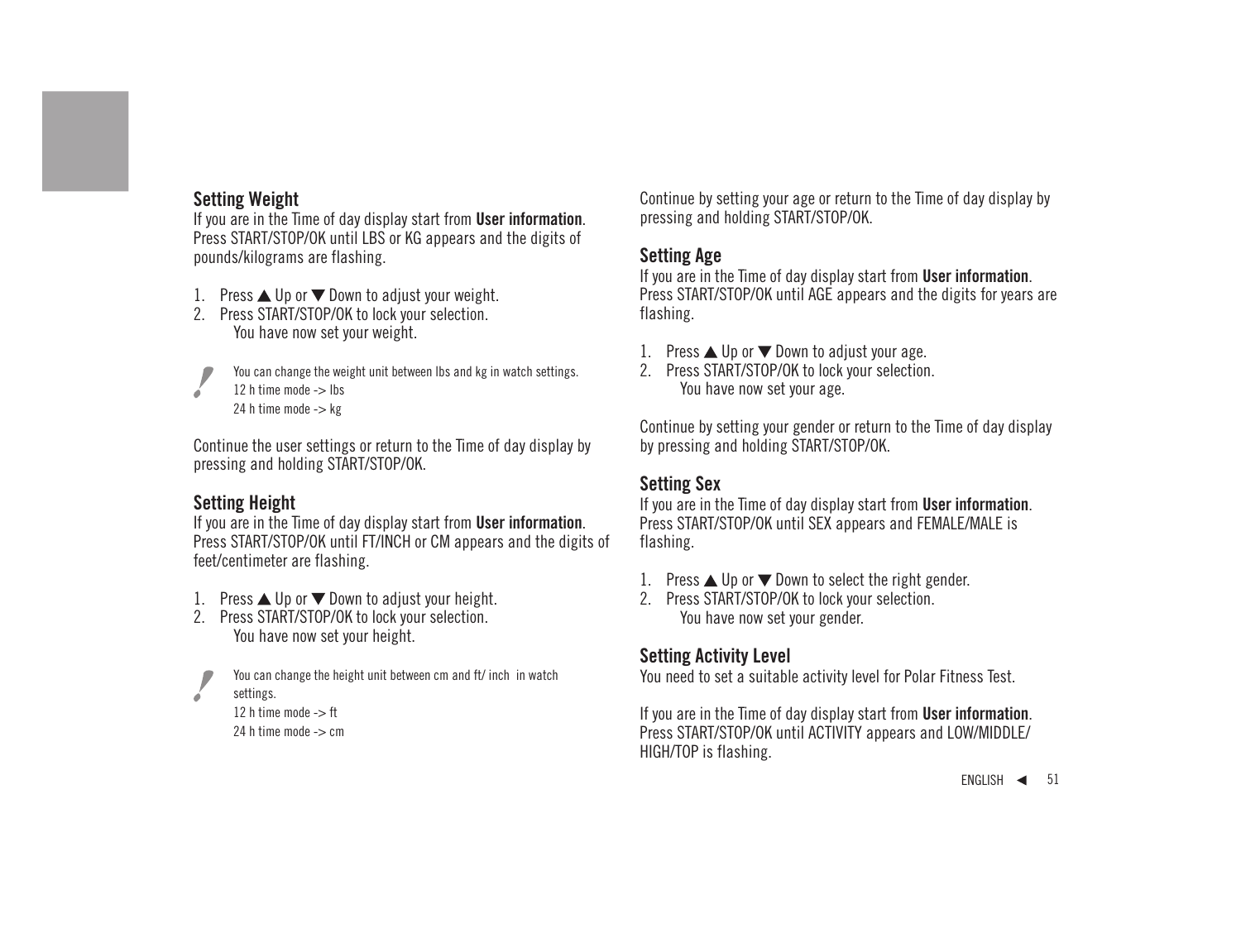- 1. Press  $\triangle$  Up or  $\nabla$  Down to select the right activity level.
- 2. Press START/STOP/OK to lock your selection.

You have now set all necessary user information. USER SET is displayed.

#### **Choose from the following two alternatives to continue:**

- 1. To set OwnZone function ON or OFF, press  $\triangle$  Up.
- 2. To return to the Time of day display, press  $\triangle$  Up or  $\nabla$  Down until you come to the Time of day display or simply press and hold START/STOP/OK.

# **2.2 MEASUREMENT OPTIONS SETTING**

# **Turning OwnZone ON/OFF**

Select whether you want to use the OwnZone option. You can select between three different OwnZones. Alternatively, you can set the target zone limits manually yourself.

- OwnZone BASIC for allround exercising
- OwnZone LOW for light intensity exercising
- OwnZone HIGH for moderate intensity exercising
- OFF The OwnZone function is off and you can set the target zone limits manually.

If you choose to use OwnZone, Polar Heart Rate Monitor asks your user information, if you haven't set them earlier in the USER SET mode.

Begin with the display showing the time of day.

- 1. Press  $\triangle$  Up or  $\nabla$  Down until OPTIONS is displayed.
- 2. Press START/STOP/OK to enter the setting loop. USER SET is displayed.
- $3.$  Press  $\triangle$  Up once. OWNZONE OFF or BASIC or LOW or HIGH is displayed.
- 4. Press START/STOP/OK to enter the setting loop. OWNZONE is displayed. OFF or BASIC or LOW or HIGH is flashing.
- 5. Press ▲ Up or ▼ Down to select a suitable OwnZone for your exercise or OwnZone OFF.
- 6. Press START/STOP/OK to lock your selection.

#### **Choose from the following alternatives to continue:**

- 1. If you selected OwnZone OFF continue directly from **Setting heart rate limits manually.** or
- 2. If you selected OwnZone ON continue from **Turning the OwnCal calorie counter ON/OFF** by pressing **A** Up once. or
- 3. Return to the Time of day display by pressing and holding START/STOP/OK.

# **Setting Heart Rate Limits Manually**

If you choose not to use the OwnZone function, you may manually enter a target zone. When you start the manual target zone settings for the first time:

• Polar Heart Rate Monitor automatically calculates you heart rate limits based on age, if you have set your user information.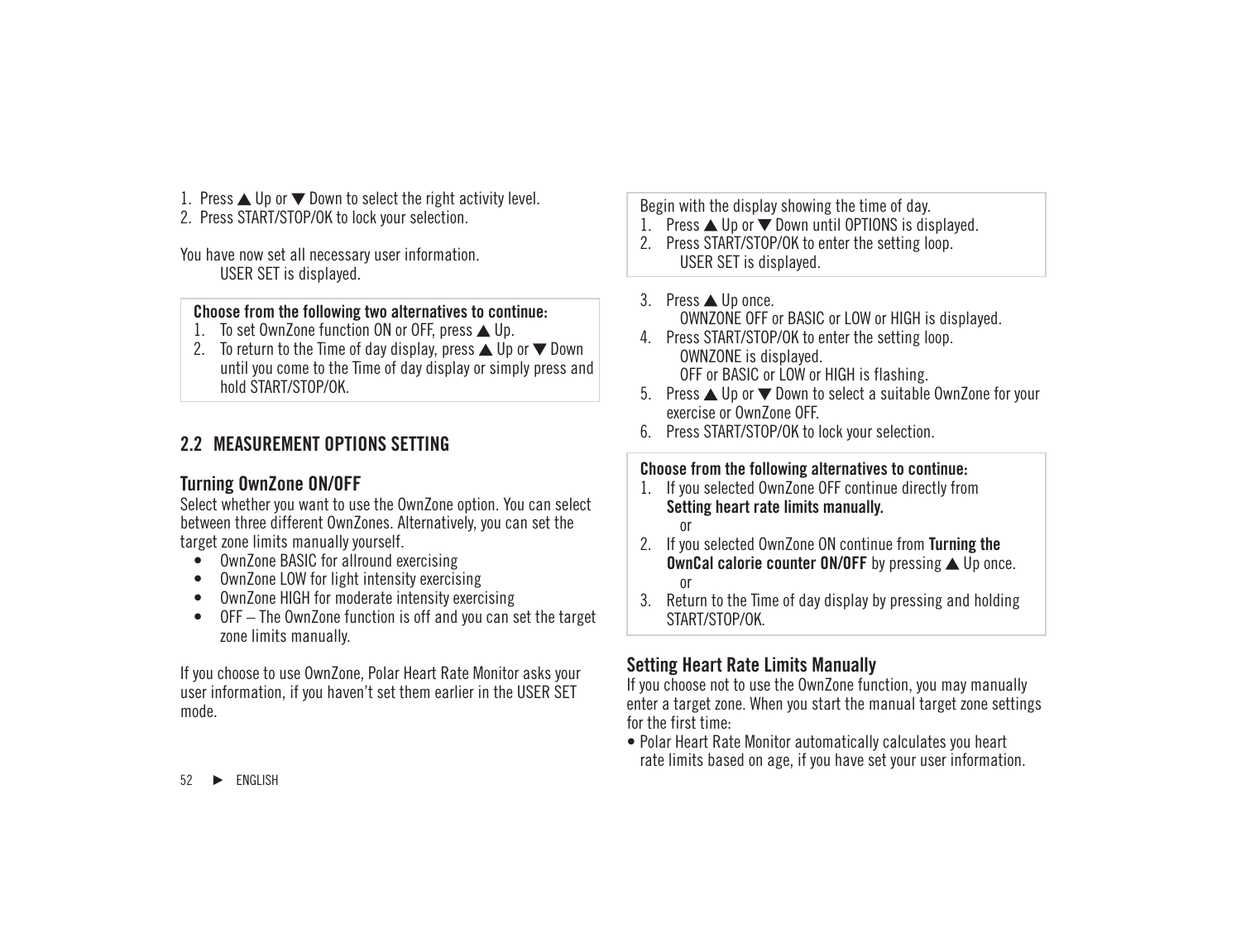• If you haven't done the user settings, default settings 80/160 are shown on the display.

You can start exercising with these limits right away.

Begin with the display showing the time of day.

- 1. Press  $\triangle$  Up or  $\nabla$  Down until you enter the Options mode.
- 2. Press START/STOP/OK to enter the setting loop. USER SET is displayed.
- 3. Press ▲ Up once. OWNZONE OFF is displayed.
- 4. Press START/STOP/OK to enter the setting loop. OWNZONE is displayed. OFF is flashing.
- 5. Press START/STOP/OK to lock OwnZone OFF.

LIMITS is displayed. The upper limit is flashing.

6. Press  $\triangle$  Up or  $\nabla$  Down to adjust the value.



The digits run faster if you press and hold the  $\blacktriangle$  Up or  $\nabla$  Down button. Release the button at the desired value.

- 7. Press START/STOP/OK to lock your selection. The lower limit reading starts to flash.
- 8. Press  $\triangle$  Up or  $\nabla$  Down to adjust the correct value.
- 9. Press START/STOP/OK to lock your selection. OWNZONE OFF is displayed.

The highest possible value for the upper limit is 240 and the lowest possible value for the lower limit is 30. The lower limit cannot be set above the upper limit.

#### **Choose from the following two alternatives to continue:**

- 1. To continue setting the OwnCal function ON or OFF, press  $\triangle$  Up.
- 2. To return to the Time of day display, press  $\triangle$  Up or  $\nabla$  Down until you come to the Time of day display or simply press and hold START/STOP/OK.

## **Turning the OwnCal Calorie Counter ON/OFF**

Begin with the display showing the time of day.

- 1. Press ▲ Up or ▼ Down until OPTIONS is displayed.
- 2. Press START/STOP/OK to enter the setting loop. USER SET is displayed.
- 3. Press  $\triangle$  Up or  $\nabla$  Down until OWNCAL is displayed.

OWNCAL ON or OFF is displayed.

- 4. Press START/STOP/OK to enter the setting loop. OWNCAL is displayed. ON or OFF is flashing.
- 5. Press ▲ Up or ▼ Down to select whether you want the calorie expenditure count to be ON or OFF.
- 6. Press START/STOP/OK to lock your selection.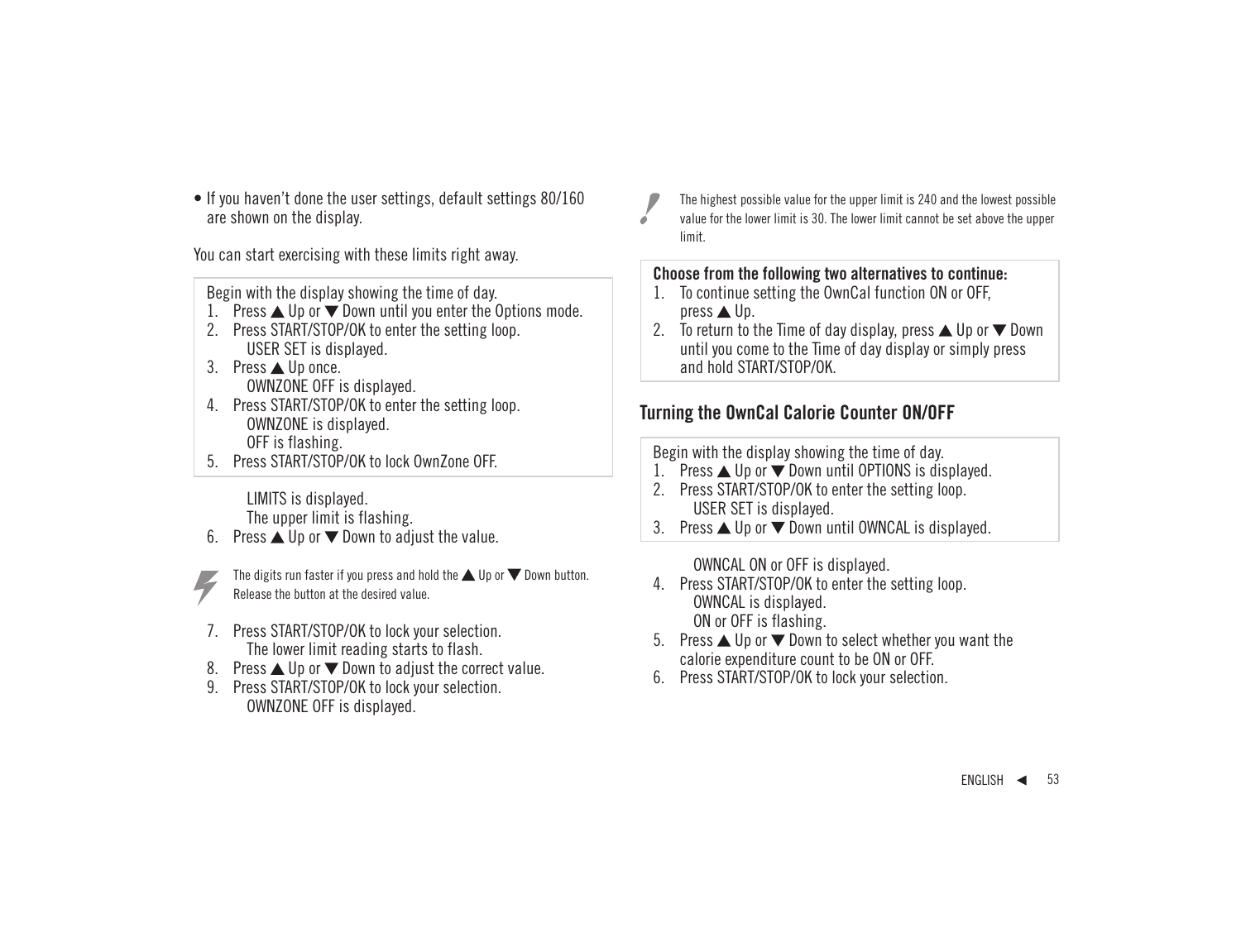#### **Choose from the following two alternatives to continue:**

- 1. To continue settings, press  $\triangle$  Up.
- 2. To return to the Time of day display, press  $\triangle$  Up or  $\nabla$  Down until you come to the Time of day display or simply press and hold START/STOP/OK.

The OwnCal calorie calculation starts when your heart rate reaches 100 bpm. The higher the heart rate, the faster the energy expenditure accumulation. Energy expenditure depends on body weight; the heavier the weight the higher the energy expenditure. Men's calorie expenditure is more intense than women's at the same heart rate.

The energy expenditure measurement with Polar Heart Rate Monitor is most accurate in continuous activities such as walking, cycling and jogging. Polar Heart Rate Monitor shows the energy expenditure in kilocalories (kcal).

1 kilocalorie (kcal or Calorie)  $= 1000$  calories (cal).

When you expend calories, your body actually uses fat and carbohydrates as energy resources. The amount of fat from the total calorie expenditure varies between 10%–60%. The rest (40%–90%) is mostly carbohydrates.

The lower the heart rate, the bigger the fat percentage is of the total energy expenditure. If you want to control weight by exercising, it is recommended to aim at as big a fat percentage of total energy expenditure as possible. Exercise at the lower limit of your OwnZone<sup>1</sup>

Exercise with OwnZone Low.

# **Turning Polar Fitness Test ON/OFF**

Begin with the display showing the time of day.

- 1. Press  $\triangle$  Up or  $\nabla$  Down until OPTIONS is displayed.
- 2. Press START/STOP/OK to enter the setting loop. USER SET is displayed.
- 3. Press  $\triangle$  Up or  $\nabla$  Down until FIT. TEST is displayed.

FIT. TEST ON or OFF is displayed.

- 4. Press START/STOP/OK to enter the setting loop. FIT. TEST is displayed. ON or OFF is flashing.
- 5. Press  $\triangle$  Up or  $\nabla$  Down to select whether you want the Polar Fitness Test to be ON or OFF.
- 6. Press START/STOP/OK to lock your selection.

If you select Polar Fitness Test ON, the Fitness test mode appears in the main mode loop. The Polar Fitness Test is carried out in the Fitness test mode.

#### **Choose from the following two alternatives to continue:**

- 1. To continue settings, press  $\triangle$  Up
- 2. To return to the Time of day display, press  $\triangle$  Up or  $\nabla$  Down until you come to the Time of day display or simply press and hold START/STOP/OK.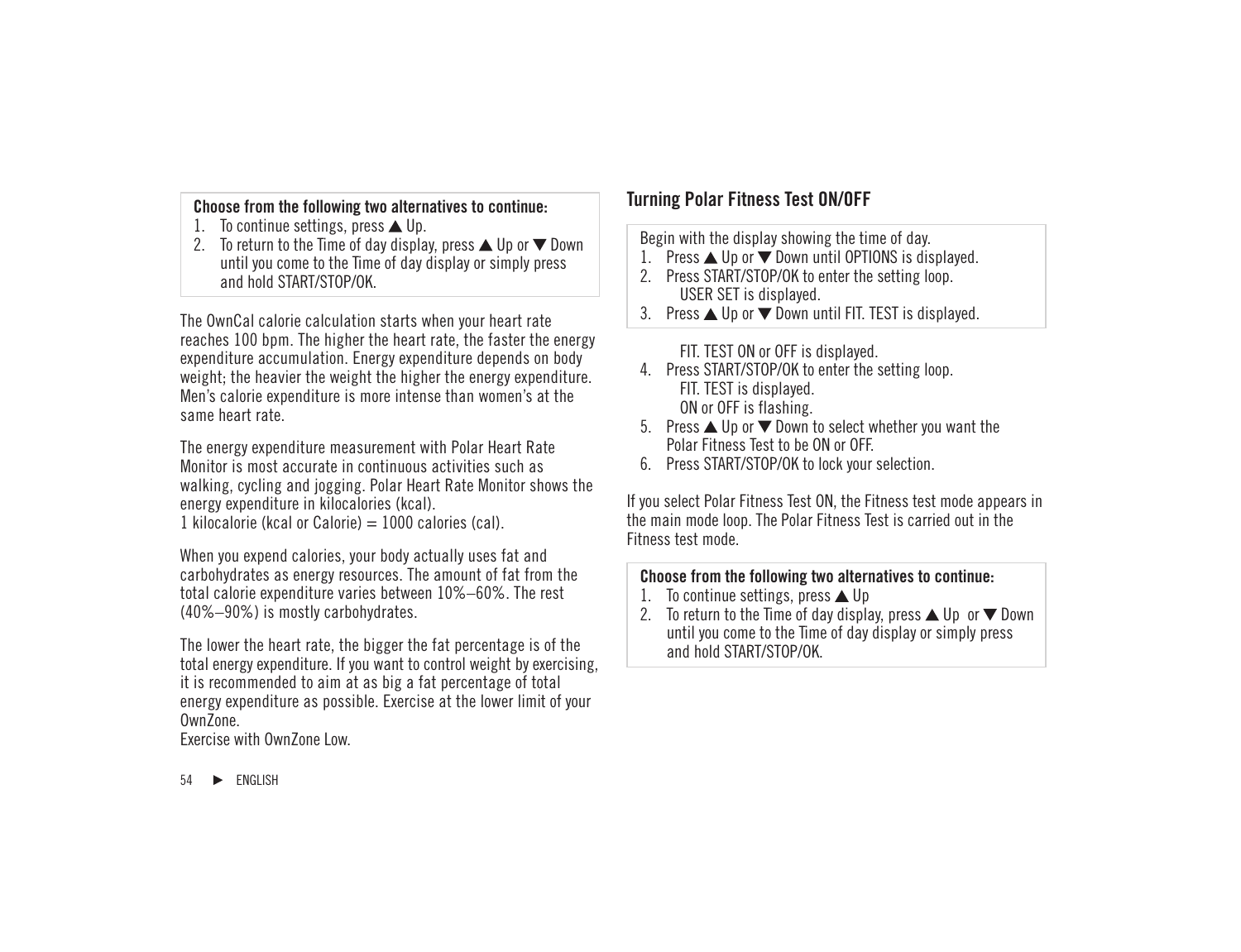# **2.3 SETTING THE WATCH**



Quick enter to the Watch setting loop: In the Time of day display press and hold the  $\geq 0$  / $\leq$ ) button for a couple of seconds.

If you want to skip some parts and go directly to set a particular watch function, press START/STOP/OK until the desired watch function is displayed.



To return to the Time of day display at any stage of watch settings, press and hold START/STOP/OK.



The digits run faster if you press and hold the  $\triangle$  Up or  $\nabla$  Down. Release the button at the desired value.

# **Setting the Alarm**

- In the Time of day display press  $\triangle$  Up or  $\nabla$  Down until OPTIONS is displayed.
- 2. Press START/STOP/OK to enter the Options mode. USER SET is displayed.
- 3. Press  $\triangle$  Up or  $\nabla$  Down until WATCH SET is displayed.
- 4. Press START/STOP/OK to start the watch settings. ALARM is displayed. ON or OFF is flashing.
- 5. Press ▲ Up or ▼ Down to set the alarm ON or OFF.

When the alarm is turned on  $\bullet$ ) appears on the display.

- 6. Press START/STOP/OK to lock your selection. If you have 12h time mode, AM or PM starts to flash.
- 7. Press  $\triangle$  Up or  $\nabla$  Down to select AM or PM.
- 8. Press START/STOP/OK to lock your selection. The hours start to flash.
- 9. Press  $\triangle$  Up or  $\nabla$  Down to adjust the desired hour.
- 10. Press START/STOP/OK to lock your selection. The minutes start to flash.
- 11. Press  $\triangle$  Up or  $\nabla$  Down to adjust the desired minutes.
- 12. Press START/STOP/OK to lock your selection.

#### **Choose from the following two alternatives to continue:**

- 1. To set the time of day continue in chapter Setting the time of day.
- 2. To return to the Time of day display, press and hold START/STOP/OK.



When the alarm comes on, it will sound for one minute or you can turn it off by pressing any of the four buttons.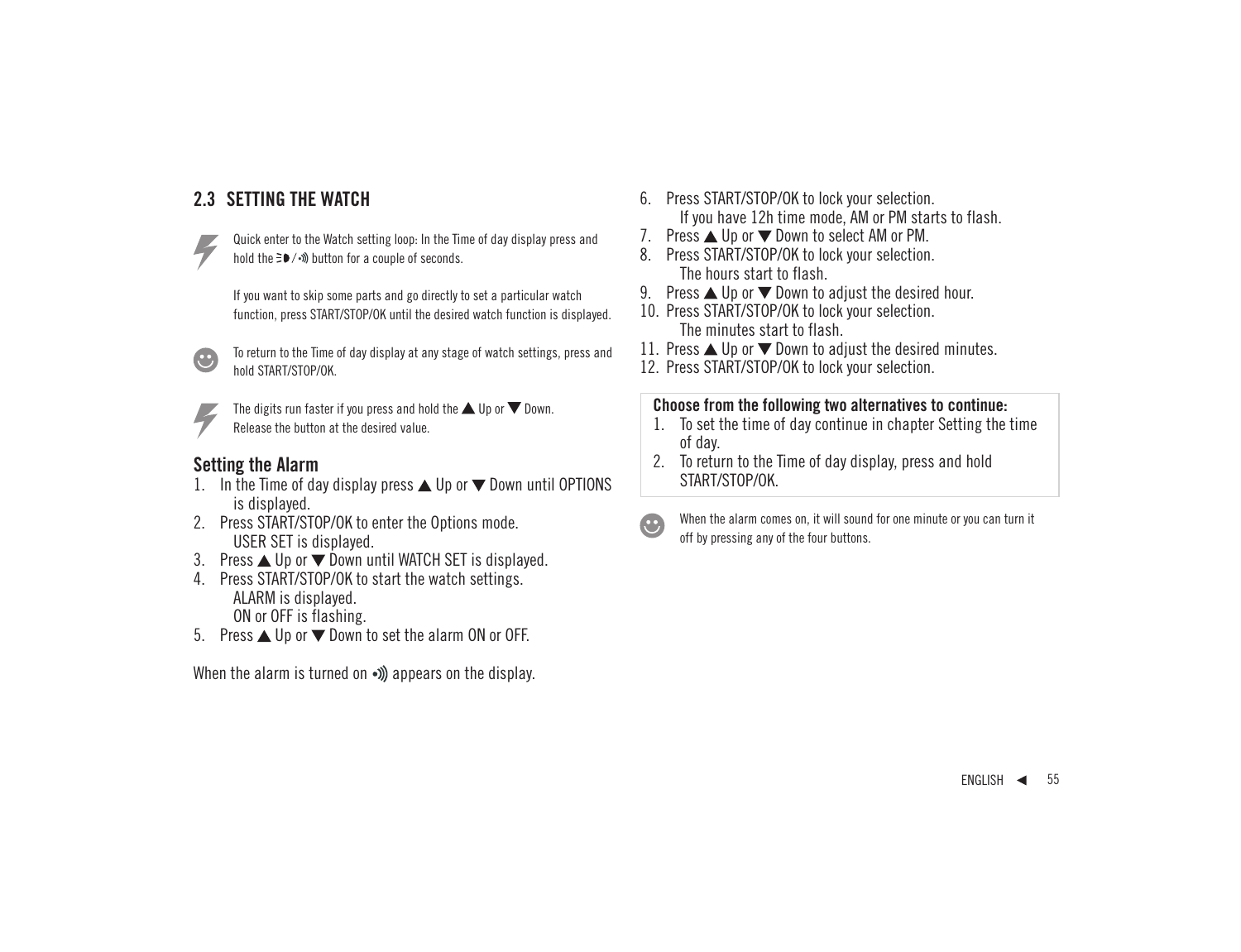# **Setting the Time of Day**

- 1. In the Time of day display press  $\triangle$  Up or  $\nabla$  Down until OPTIONS is displayed.
- 2. Press START/STOP/OK to enter the Options mode. USER SET is displayed.
- 3. Press  $\triangle$  Up or  $\nabla$  Down until WATCH SET is displayed.
- 4. Press START/STOP/OK to start the watch settings. ALARM is displayed. ON or OFF is flashing.
- 5. Press START/STOP/OK until TIME and the time of day are displayed.

TIME and the time of day are displayed. 12h or 24h is flashing.

- 6. Press  $\triangle$  Up or  $\nabla$  Down to select 12h or 24h mode.
- 7. Press START/STOP/OK to lock your selection. If you chose 12h time mode, TIME AM or TIME PM is displayed.
- 8. Press ▲ Up or ▼ Down to select AM or PM.
- 9. Press START/STOP/OK to lock your selection. The hours start to flash.
- 10. Press  $\triangle$  Up or  $\nabla$  Down to adjust the desired hour.
- 11. Press START/STOP/OK to lock your selection. The minutes start to flash.
- 12. Press  $\triangle$  Up or  $\nabla$  Down to adjust the desired minutes. The seconds go to zero.
- 13. Press START/STOP/OK to lock your selection. The seconds start running.

#### **Choose from the following two alternatives to continue:**

- 1. To set the date continue in chapter Setting the date.
- 2. To return to the Time of day display, press and hold START/STOP/OK.

# **Setting the Date**

- 1. In the Time of day display press  $\triangle$  Up or  $\nabla$  Down until OPTIONS is displayed.
- 2. Press START/STOP/OK to enter the Options mode. USER SET is displayed.
- 3. Press  $\triangle$  Up or  $\nabla$  Down until WATCH SET is displayed.
- 4. Press START/STOP/OK to start the watch settings. ALARM is displayed. ON or OFF is flashing.
- 5. Press START/STOP/OK until DAY or MONTH is displayed.



DAY or MONTH is displayed.

The first digits start to flash.

The date is displayed differently depending on which time mode (12h or 24h) has been chosen.

12h time mode: 24h time mode:

 $DAY - MONTH - YFAR$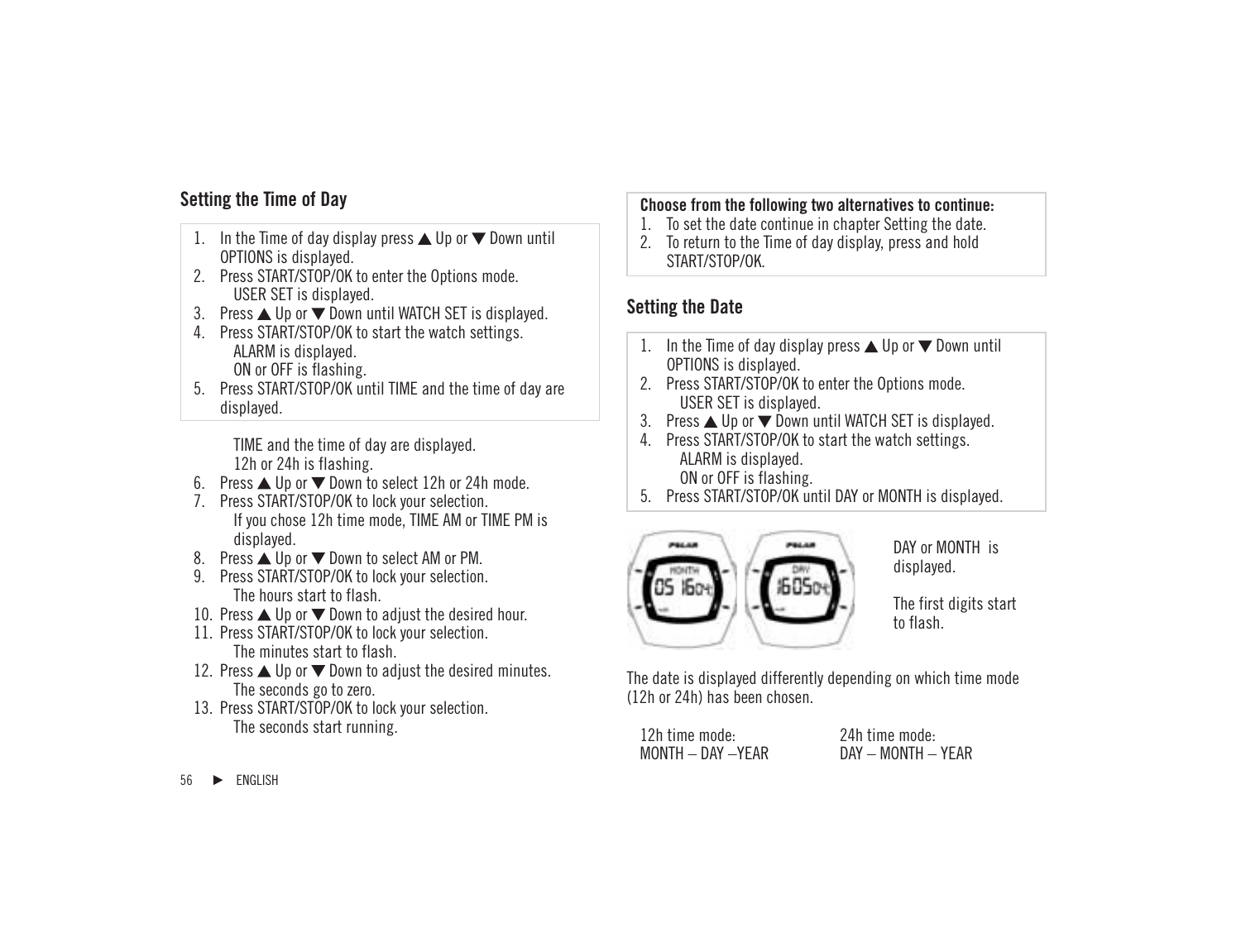- 6. Press  $\triangle$  Up or  $\nabla$  Down to adjust the desired value for the day/month.
- 7. Press START/STOP/OK to lock your selection. MONTH or DAY is displayed. The middle digits start to flash.
- 8. Press  $\triangle$  Up or  $\overline{\mathbf{v}}$  Down to adjust the desired value for the month/day.
- 9. Press START/STOP/OK to lock your selection. YEAR is displayed.

The digits for the year start to flash.

- 10. Press ▲ Up or ▼ Down to adjust the desired value for the year.
- 11. Press START/STOP/OK to lock your selection. WATCH SET is displayed.

#### **Choose from the following two alternatives to continue:**

- 1. Press START/STOP/OK to continue from the alarm setting.
- 2. To return to the Time of day display, press  $\triangle$  Up or  $\nabla$  Down until you come to the Time of day display or simply press and hold START/STOP/OK.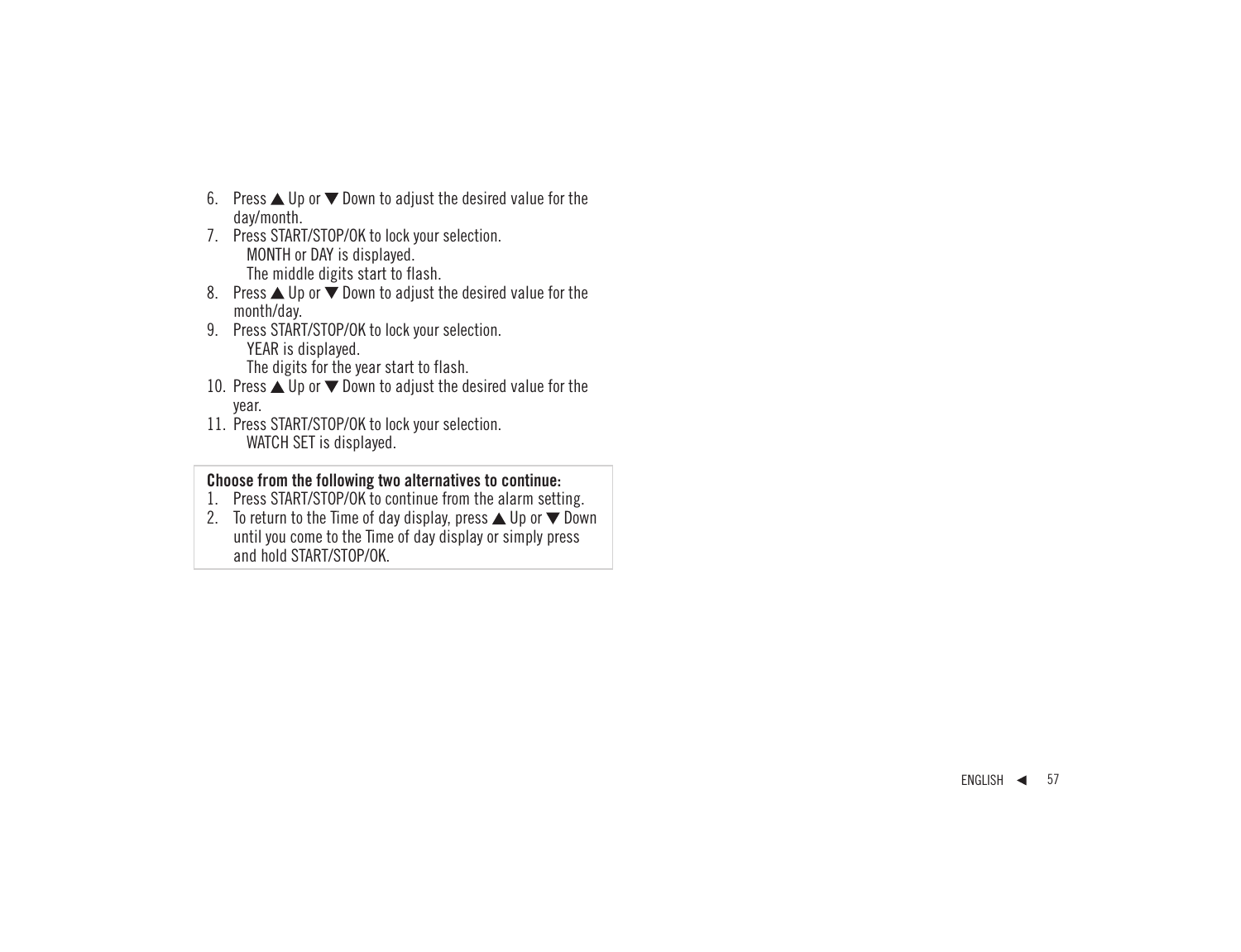- 1. Wear the transmitter and the wrist unit as described in the chapter **How the Polar Heart Rate Monitor works.**
- 2. To make sure that the code search will be successful:
	- Keep the wrist unit within 1 meter/3 feet of your transmitter.
	- Check that you are not near to other people with heart rate monitors, high voltage power lines, televisions, mobile phones, cars, exercise equipment etc.
- 3. Begin with display showing time of day.
- 4. Press START/STOP/OK.



MEASURE appears in the display. A heart shaped frame appears. The wrist unit starts searching for heart rate transmission for max. 15 seconds.



Heart rate measurement commences and the heart symbol inside the frame starts flashing. Your heart rate reading (in beats per minute) appears in the display.

If the code search was not successful, the frame around the heart symbol will disappear after 15 seconds. Go back to step 2 to repeat the code search.

If you still do not succeed in code searching, but your heart rate is displayed and the heart symbol without a frame is flashing, you can start exercising but your wrist unit may become disturbed by other heart rate monitors.

Check that your personal user id is active (USER 1 or USER 2). You can change the user before starting the stopwatch by pressing and holding  $\triangle$  Up. To be able to swap the user you need to set preferences for two users.



5.Start the stopwatch by pressing START/ STOP/OK.

Stopwatch starts running. Automatic recording begins. If you set OwnZone on:  $0Z \nightharpoonup -$  appears in the display and OwnZone determination begins. If you set heart rate limits manually: EXERCISE appears in the display.

6. You can now start warmup with your Polar Heart Rate Monitor.



**Quick start:** In the Time of day display, press and hold START/STOP/OK for a couple of seconds.

To stop the heart rate measurement: Press START/STOP/OK to stop the stopwatch. If you want to QUIT the heart rate measurement mode, press  $\triangle$  Up or  $\nabla$  Down to enter the Time of day display.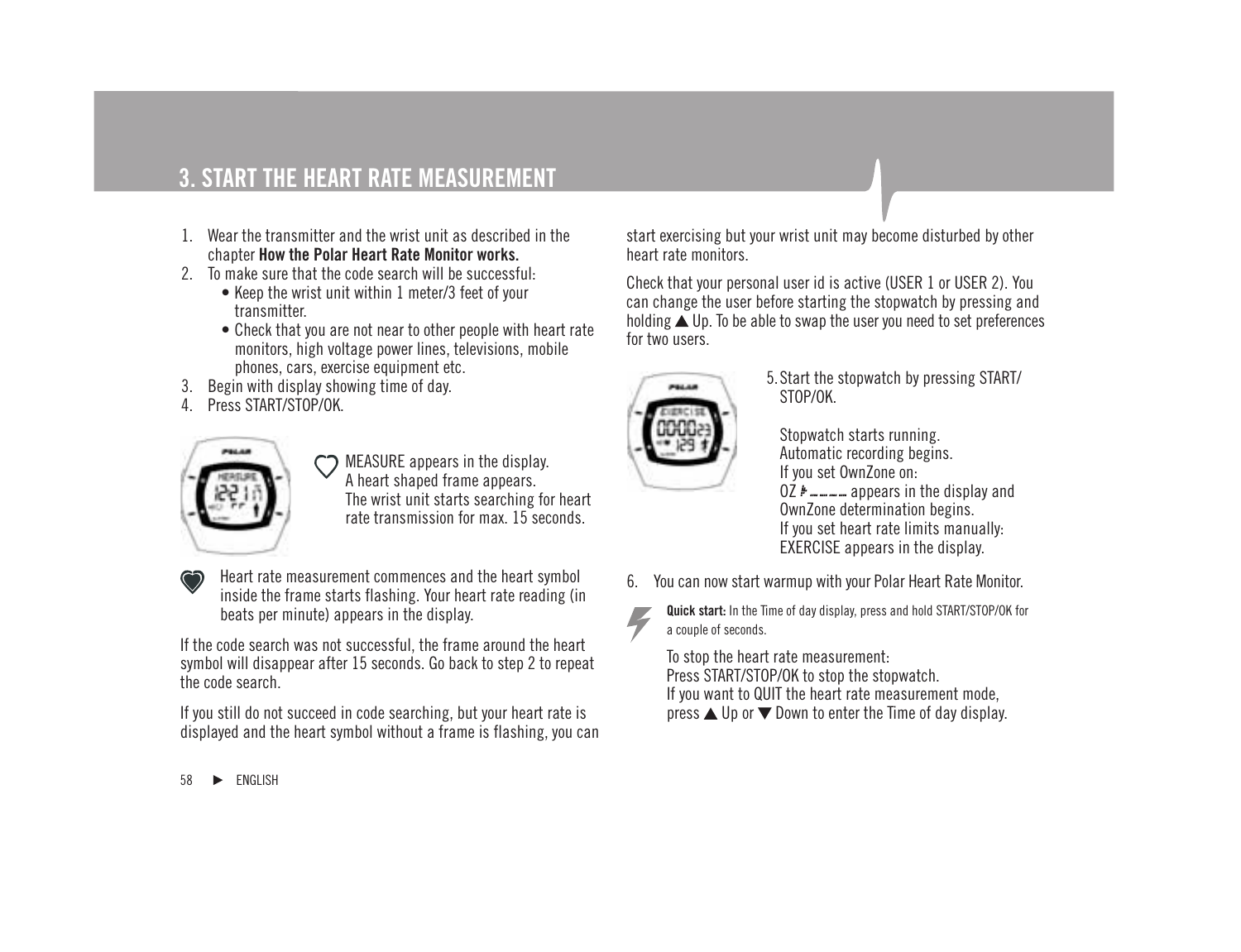Polar Heart Rate Monitor is able to determine the individual training heart rate zone for you. This exercise zone is called your OwnZone (OZ).

For most adults, OwnZone corresponds to 65–85 % of the maximum heart rate. OwnZone is suitable for cardiovascular training either for health-related or fitness improvement purposes.

OwnZone works well for those whose goal is weight control via physical activity and exercise, because the OwnZone corresponds to intensity from "light to moderate" to "moderate". Exercise of this intensity level can be conducted even for extended periods safely and often yields the best results for weight loss.

The OwnZone can be found during a warmup period of an exercise session lasting 1–5 minutes.

# **4.1 HOW TO DETERMINE YOUR OWNZONE**

OwnZone is easily determined by walking and jogging as instructed below. However, you are able to find your OwnZone with other exercise modes as well, e.g. exercising with a stationary bike. The principle is that you start exercising very slowly with light intensity and gradually increase your heart rate.

1. Check that you have set your personal user information correctly.

- 2. Because OwnZone determination needs every heart beat to be picked up properly, make sure that the transmitter belt is tight enough and the electrodes well moistened.
- 3. Check that you have set the OwnZone function on.
- 4. Start the heart rate measurement as described earlier.
- 5. Start the stopwatch.

OZ  $\mu$ <sub>m</sub> appears in the display. Stopwatch starts running.

- 6. There are five stages in finding your OwnZone. OwnZone appears typically on the 3rd or 4th stage (in 3–4 minutes). Keep your heart rate below 100 bpm during the first stage. After each stage you should increase your heart rate 10–20 bpm. The display shows which stage you are in: 1 . . . . . . . . Walking at very slow pace for 1 min.
- $* * ...$ Walking at brisk pace for 1 min. Walking at very brisk pace for 1 min. Jogging at slow pace for 1 min. Running for 1 min.*. . . . .*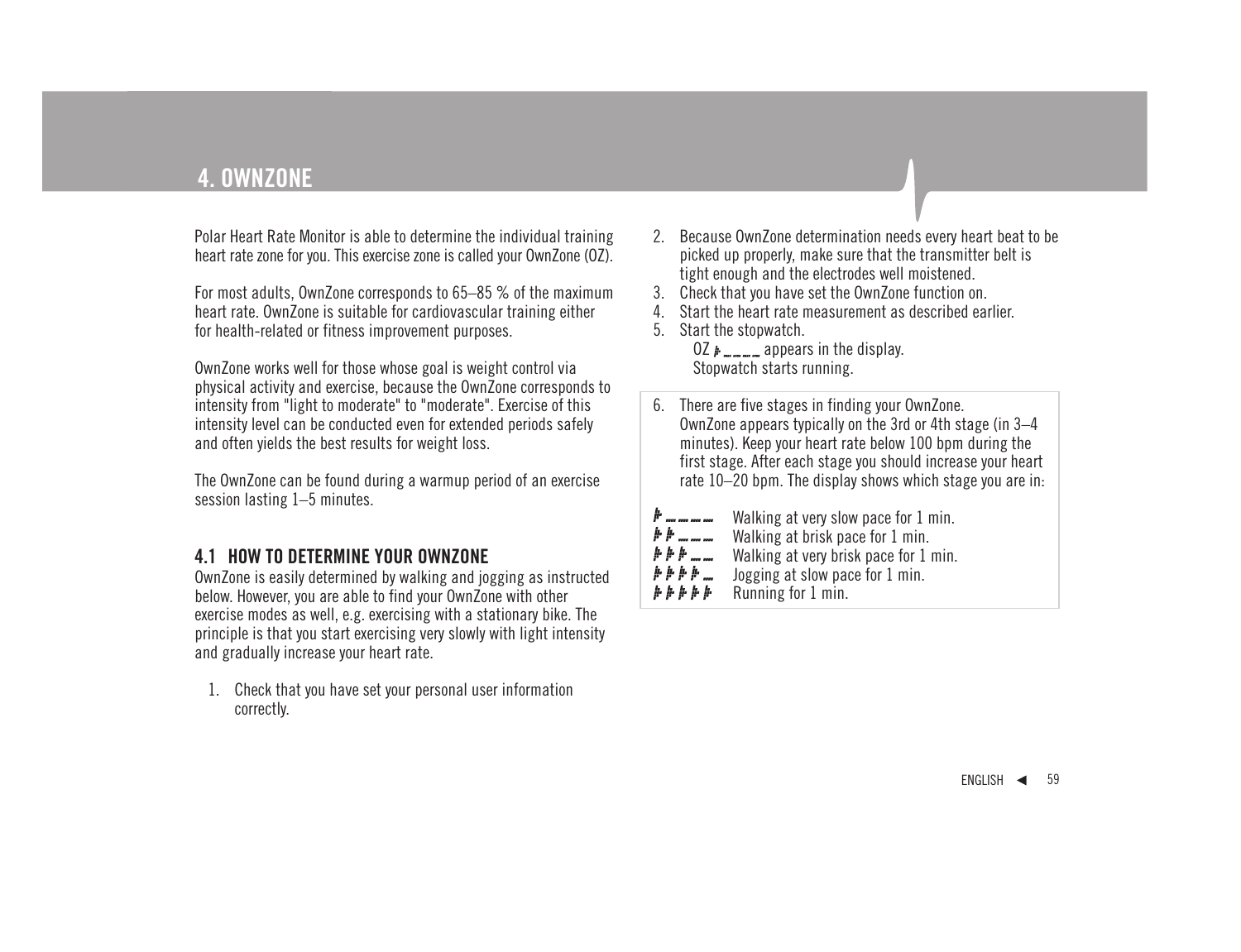7. At some point during the stages 1–5 you hear two beeps. This indicates that Polar Heart Rate Monitor has determined your exercising limits and you can continue your exercising.



The determined heart rate limits are displayed for a few seconds. EXERCISE appears in the display.

You can recall the limits onto the display by bringing the wrist unit close to the transmitter.

You can turn the OwnZone timing signals off by pressing and holding  $\geq 0$  / $\rightarrow$  for two seconds before starting the OwnZone determination.

#### **Reset the stopwatch:**

If needed you can reset the stopwatch to zero and restart OwnZone determination:

- 1. Stop the OwnZone determination by pressing START/STOP/OK. Heart rate limits for your previously determined OwnZone appear on the display.
- 2. Stop the stopwatch by pressing START/STOP/OK. QUIT? appears in the display.
- 3. To reset the stopwatch press and hold  $\nabla$  Down. The stopwatch will start blinking and RESET? text appears in the display.

To reset the stopwatch keep pressing  $\nabla$  Down.

4. To restart the stopwatch press START/STOP/OK.

# **4.2 OWNZONE METHODS**

Polar Heart Rate Monitor uses multiple methods for determining your OwnZone. The primary method is based on measuring and analysing the heart rate variability during graded exercise (OZ.V).

If your heart rate exceeds the safety limit during the determination, Polar Heart Rate Monitor picks up your latest OwnZone definition based on heart rate variability (OZ.L). Alternatively, if there is no previous determination in memory, OwnZone limits, which are based on your age predicted maximum heart rate (OZ.A), will be used. These methods ensure that the safest possible exercise zone is determined for you.

The method used in defining the OwnZone is indicated after the two beeps as follows:

- 1. OZ.V (OwnZone Variability) and the currently determined OwnZone limits appear on the illuminated display.
- 2. OZ.L (OwnZone Latest) and your previously determined OwnZone limits appear on the illuminated display.
- 3. OZ.A (OwnZone Age) and your age-predicted heart rate limits appear on the illuminated display.

You will also see which OwnZone level you have selected to use: BASIC (OwnZone Basic for allround exercising) HIGH (OwnZone High for exercising at moderate intensity) LOW (OwnZone Low for exercising at light to moderate intensity)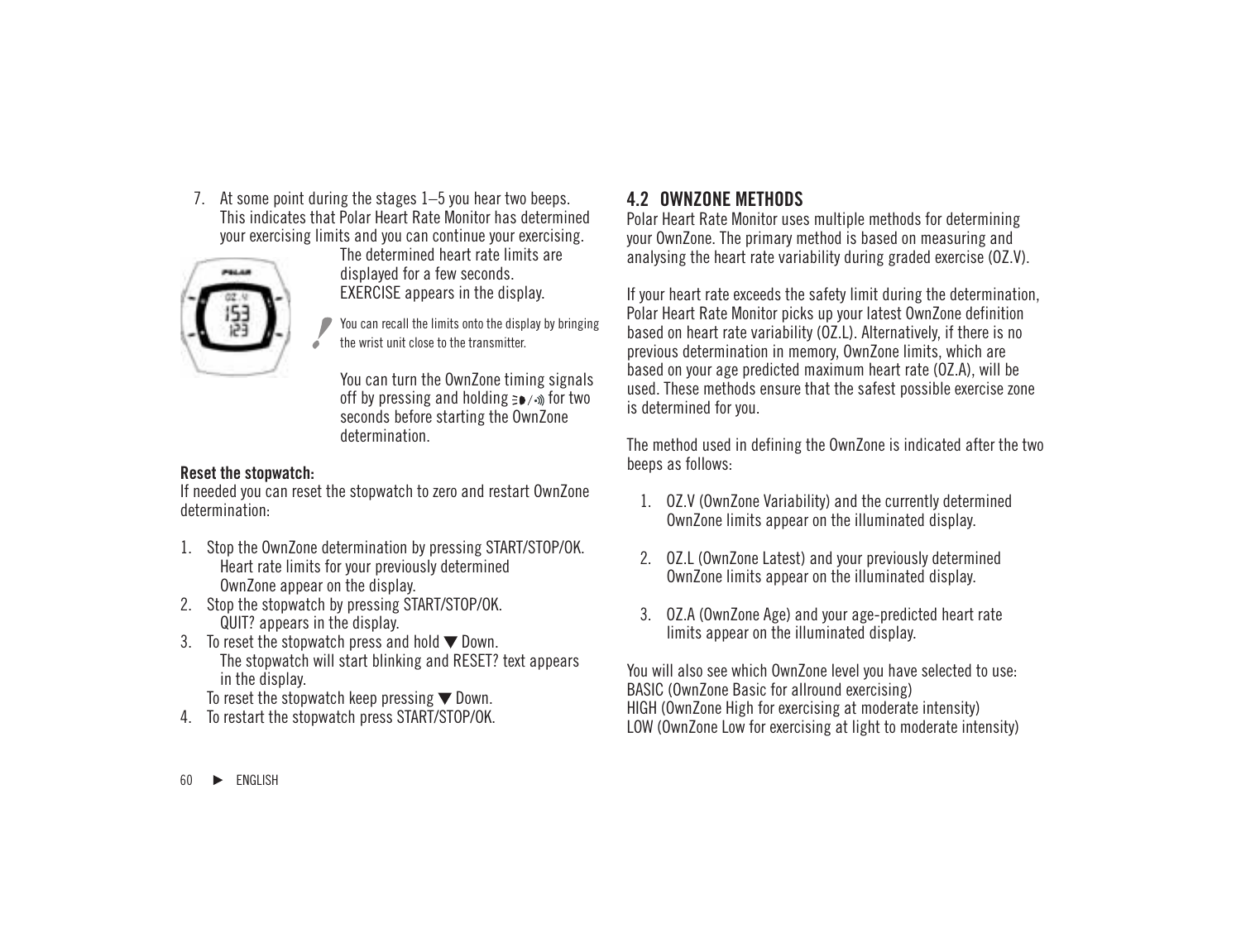# **4.3 HOW TO USE PREVIOUSLY DETERMINED OWNZONE**

Every time you start the stopwatch and have the OwnZone option on, the Polar Heart Rate Monitor starts finding your OwnZone. You can determine your OwnZone for every exercise session separately. At least it should always be performed when changing exercise environment, exercise mode or if you have abnormal feelings about your physiological state when starting the exercise.

However, you can choose to exercise with the latest OwnZone limits in case you are not willing to start the process redefining your OwnZone.

- 1. Start the heart rate measurement and stopwatch as usual.
	- OZ  $\mu$   $\mu$   $\mu$   $\mu$   $\mu$  appears on the display.
- 2. Press START/STOP/OK. Polar Heart Rate Monitor starts using your latest determined OwnZone.

OZ.L and the values for your previously determined OwnZone appear momentarily on the illuminated display.

In case there is no previously determined OwnZone in memory, Polar Heart Rate Monitor starts using your age predicted exercising limits.

OZ.A and your age-predicted heart rate limits appear on the illuminated display.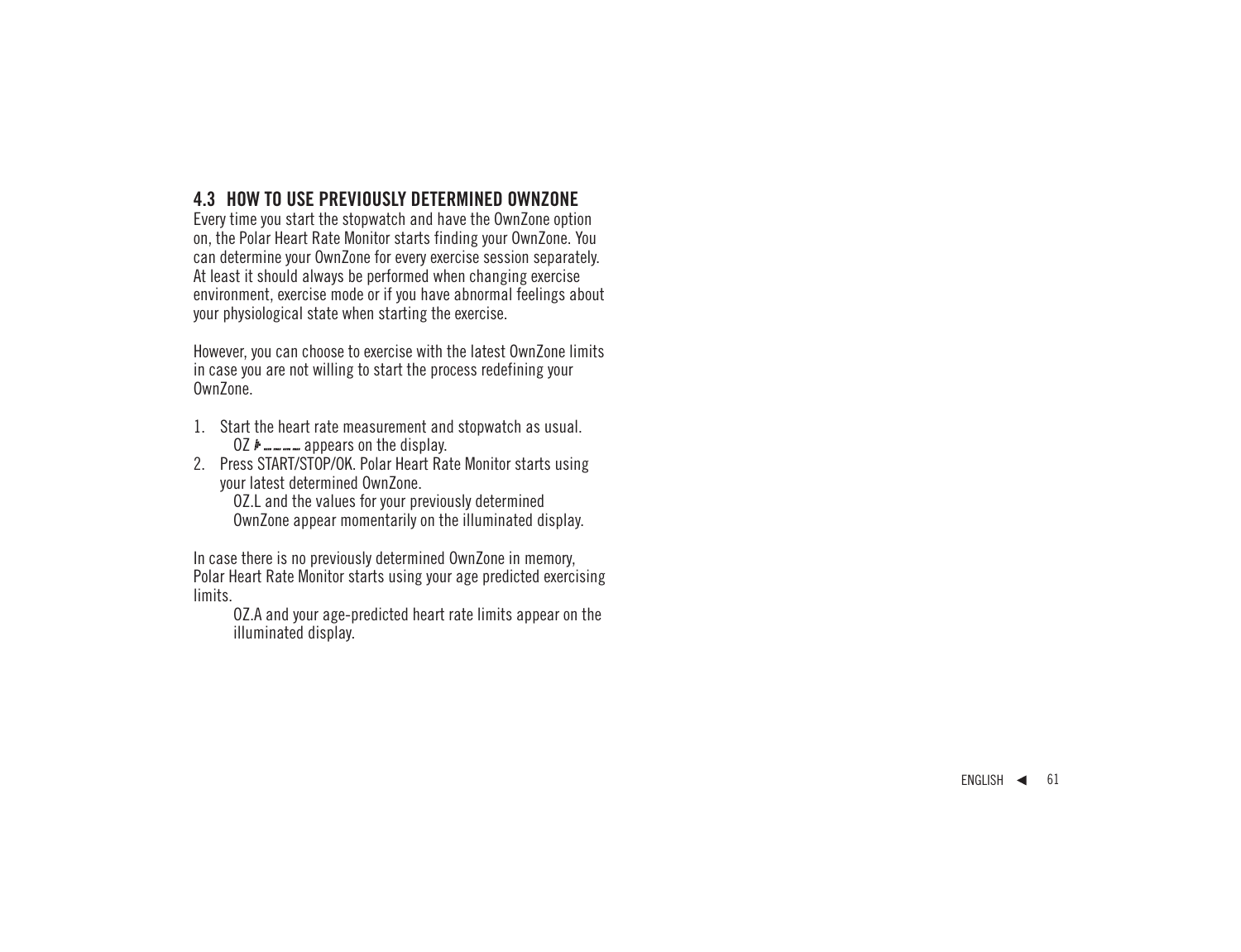# **5. FUNCTIONS DURING HEART RATE MEASUREMENT**



# **See Your Heart Rate**

You can see your heart rate in beats per minute. A flashing heart symbol indicates an ongoing heart rate measurement. The inner heart symbol flashes at the pace of your heart. The outline indicates that the heart rate reception is coded.

If there is - - reading on the display, there has not been heart rate reception for at least 5 minutes. Bring the wrist unit up to your chest near the transmitter's Polar logo. The wrist unit starts looking for the heart rate again.

#### **Illuminate the Display**

Press = a /-m

Backlight is activated for a few seconds.

# **Turn the Sound Signal and the Button Sound ON/OFF**

When  $\cdot$ ) appears in the display, you will hear an alarm sound with each heart beat if you go above the upper limit or below the lower limit of your Target Zone. You will hear a beep when pressing the buttons.

The sound signal will be on in OwnZone determination. The sound signal will also alarm you at the end of the Fitness test.

Press and hold  $\equiv \bullet$  / $\bullet$  for 2 seconds to turn the sound signal and the button sound on and off.

Sound signal is on.



A flashing heart rate reading also informs you of being outside your target zone.

The sound signal setting is saved i.e. the next time you start heart rate measurement the previous setting will be used.

#### **Swap the User**

You can swap the user in the beginning of an exercise when the stopwatch is not running yet.

To be able to swap the user you need to set preferences for two users.

Press and hold  $\triangle$  Up

 $\mathbf{B}$  or  $\mathbf{A}^s$  is displayed to indicate which one of the user settings are activated.

The following exercise will be recorded in the selected user's file.

### **Start/Stop the Stopwatch**

Press START/STOP/OK to start/stop the stopwatch.

**Exercise information will be stored in an exercise file only when the stopwatch is running.**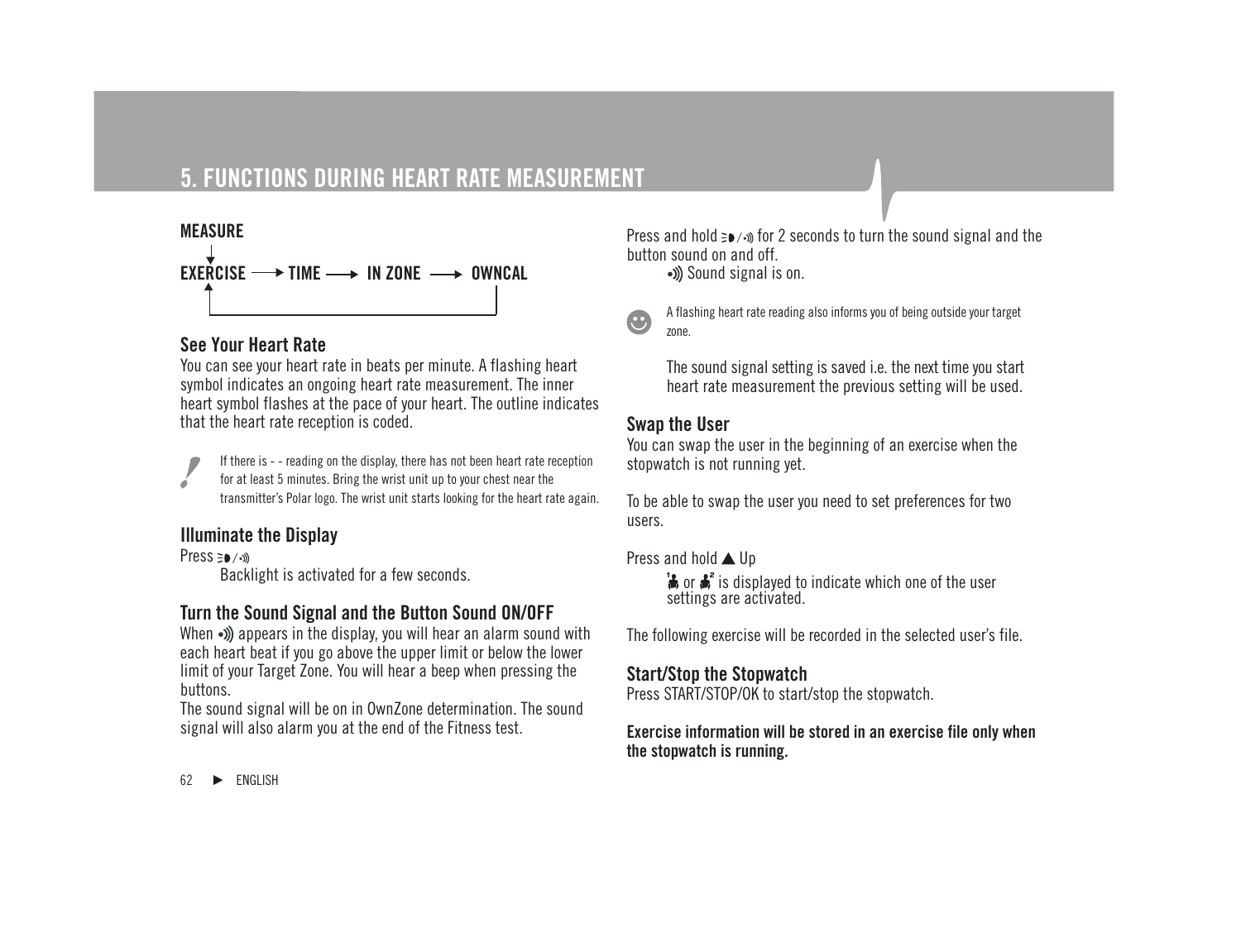You can pause the stopwatch by pressing START/STOP/OK. Repressing it will restart the stopwatch and the above calculations.

### **To reset the stopwatch to zero:**

- 1. Stop the stopwatch.
- 2. Press and hold  $\nabla$  Down.

# **Check Exercise Information**

When the stopwatch is running press  $\triangle$  Up or  $\nabla$  Down to see the following information during the exercise:



**Time of day (TIME)**

# **Time spent in target zone (IN ZONE)**

#### **Calorie expenditure (OWNCAL)** The calorie counting feature must be set on to be able to see the OWNCAL display.



**Stopwatch (EXERCISE)**

# **Check Your Heart Rate Limits**

While exercising you don't have to press any button to check the heart rate limits you are using. Just bring the wrist unit up to your chest near the transmitter's Polar logo.

The current exercising zone values and backlight will be on for a few seconds.

# **See Your Progress Bullets During Exercise**

A bullet appears for every 10 minutes exercise in Target Zone.

# **Swap the Heart Rate Limits**

You can swap heart rate limits during the exercise while the stopwatch is running and you have set OwnZone on. You can select between OwnZone Basic, OwnZone High, OwnZone Low and manually set limits.

Press and hold  $\triangle$  Up or  $\nabla$  Down.

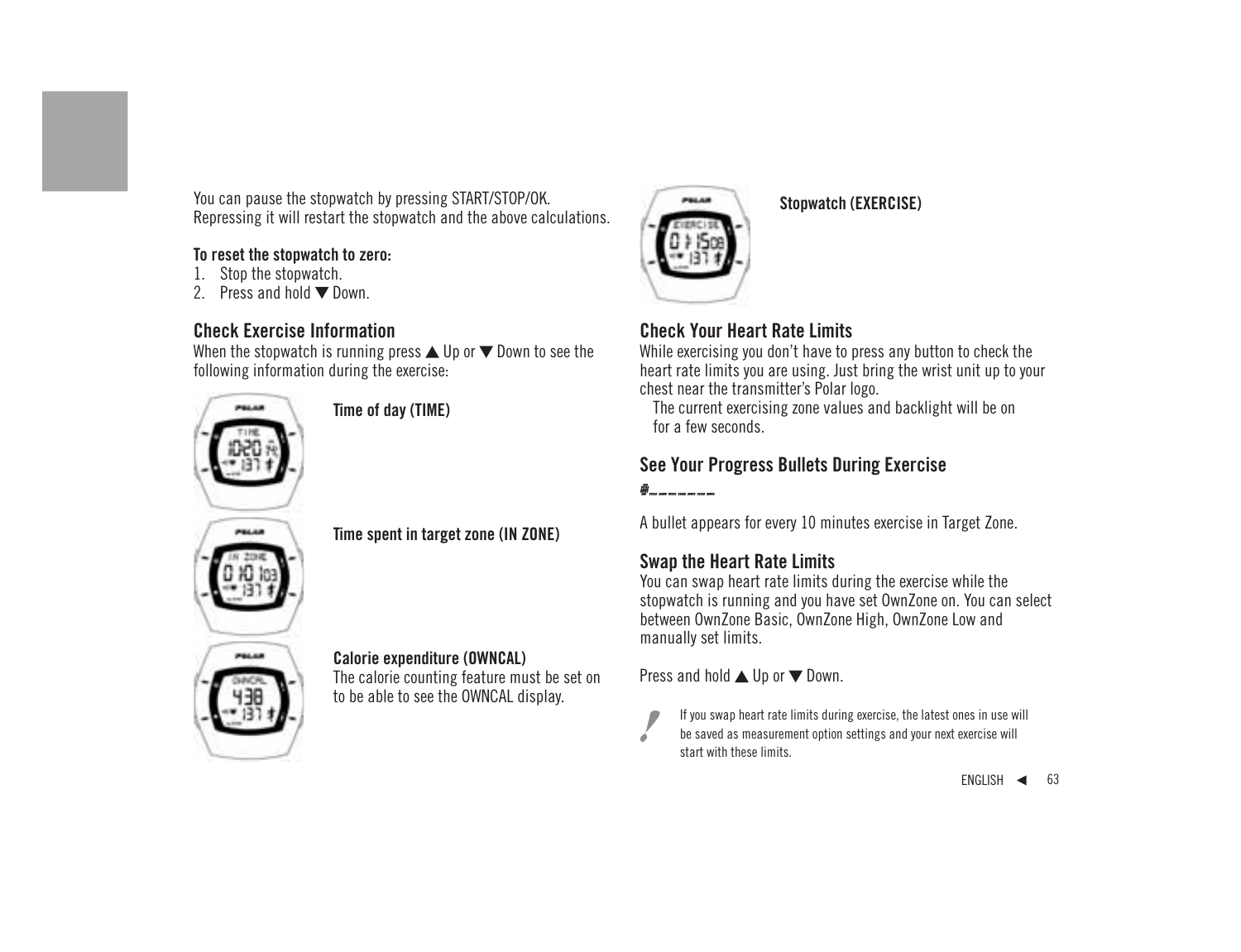# **6. STOP THE HEART RATE MEASUREMENT**

1. Press START/STOP/OK to stop the stopwatch. The stopwatch stops.



Heart rate measurement without exercising limits or calorie calculation continues.

- 2. Press  $\triangle$  Up or  $\nabla$  Down to leave the Measure mode. Heart rate measurement stops.
	- If you press and hold  $\nabla$  Down for 1.5 seconds, the stopwatch will start blinking and RESET? text appears in the display. You can restart the stopwatch by pressing START/STOP/OK. Or, if you want to reset the stopwatch keep pressing  $\nabla$  Down. The stopwatch will be reset and the current exercise information will be deleted.



The Heart Rate Monitor wrist unit turns itself into Time of day mode within 5 minutes in case you forget to quit the heart rate measuring mode after having stopped the stopwatch and taken the transmitter off your chest.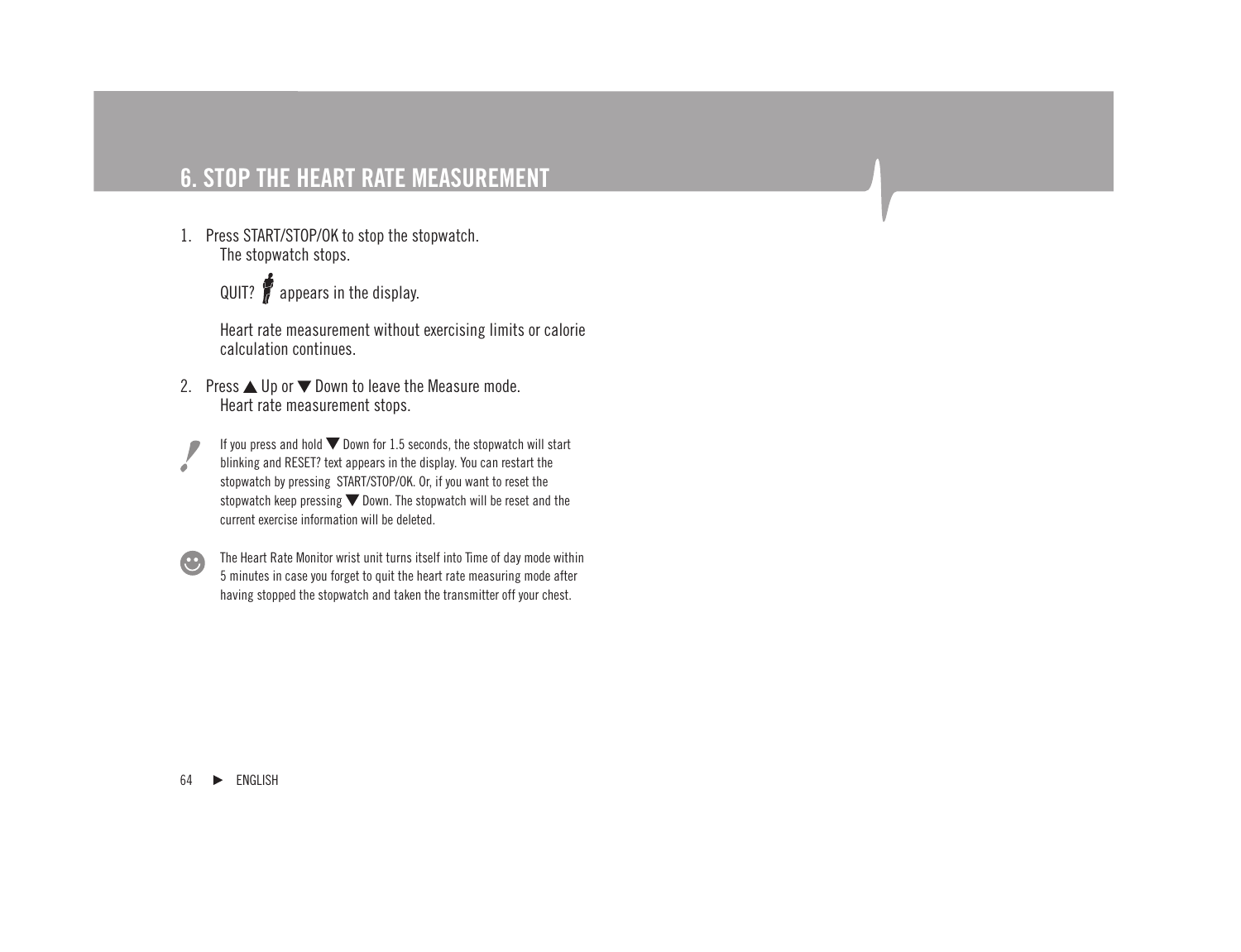# **7. RECALLING TRAINING INFORMATION**

Your latest training information is in the memory of the Polar Heart Rate Monitor until the next time you start the stopwatch. Then your previous training information will be replaced by the new one. Polar Heart Rate Monitor saves only one training file at a time. The training information is saved, if the stopwatch has been on more than one minute.

- 1. In the Time of day display, press  $\triangle$  Up or  $\nabla$  Down until you enter the FILE mode. FILE is displayed.
- 2. Press START/STOP/OK to enter the training information recalling loop.
- 3. Press  $\triangle$  Up or  $\nabla$  Down to recall the training information.

### **Date**

The date of your last exercise session.

# **Exercise Time (EXE. TIME)**

The exercise time is the time which you have exercised with the stopwatch running.

# **Exercise Time in the Target Zone (IN ZONE)**

The exercise time, which you have spent within your OwnZone or your self-defined target zone.

# **Target Heart Rate Limits (LIMITS)**

You will see the target heart rate limits of your exercise.

# **Average Heart Rate (AVERAGE Hr)**

You will see the average heart rate of your exercise session.



### **Calories Expended During the Exercise (KCAL/ FAT)**

You will see how many kilocalories you have expended during the exercise and the fat percentage of the total energy expenditure.

# **Total Calorie Count (Tot. KCAL)**

The total calorie counter is a function, which memorises information for more than one exercise session. You will have a count for cumulative calories expended during several exercise sessions. This function allows you to follow the calorie count as a gauge of effective exercise e.g. during one week.

#### **You can subtract the total calorie amount.**

The kilocalories are subtracted by 10-kcal decrement.

- 1. Start with the display showing Tot. KCAL.
- 2. Press START/STOP/OK to enter the Tot. KCAL mode. The amount of total kilocalories starts flashing.
- 3. You can now subtract the calories by pressing  $\nabla$  Down.
- 4. Press START/STOP/OK to lock the desired amount.



Once you have subtracted the Tot. KCAL value, you cannot return it.



This function is useful in weight management, if you want to follow the combined effects of exercise and nutrition.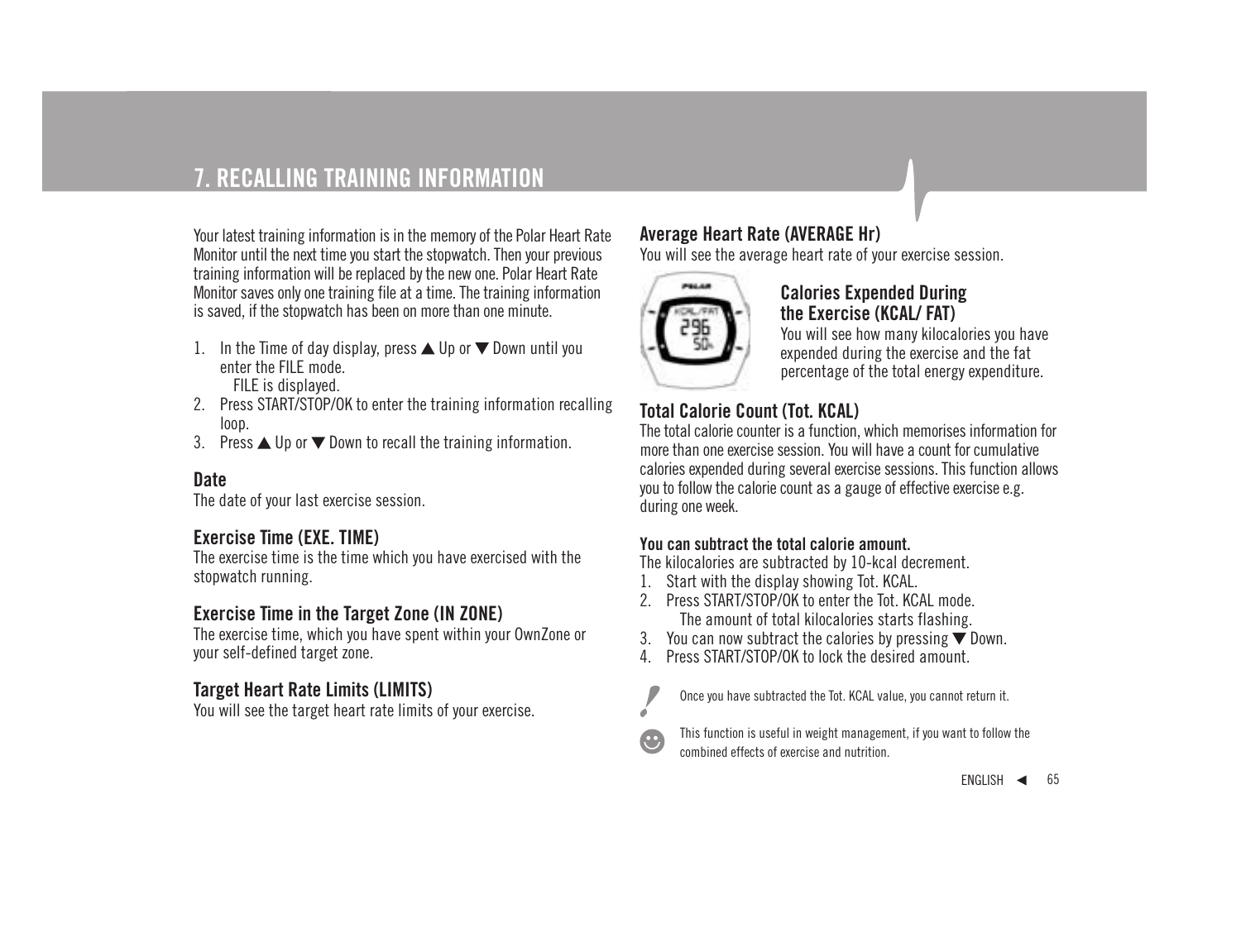#### **To reset the total calorie expenditure count to zero:**

- 1. Start with the display showing Tot. KCAL.
- 2. Press START/STOP/OK to enter the Tot. KCAL mode. The amount of total calories starts flashing.
- 3. Press and hold  $\nabla$  Down for a couple of seconds. RESET starts to flash. 0 appears.

If you release the  $\nabla$  Down button, when RESET is flashing, the value is not reset.

# **Total Exercise Time (Tot. TIME)**

The cumulative exercise time counter is a function, which memorizes information for more than one exercise session. You will have a count for the cumulative time of several exercise sessions. This function can be used as a gauge of exercise time e.g. during one week.

#### **To reset the cumulative exercise time count to zero:**

- 1. Start with the display showing Tot. TIME.
- 2. Press START/STOP/OK to enter the Tot. TIME mode. The amount of cumulative exercise time starts flashing.
- 3. Press and hold  $\nabla$  Down for a couple of seconds. RESET starts to flash. 00:0000 appears.

If you release the  $\nabla$  Down button, when RESET is flashing, the value is not reset.

### **Latest OwnIndex**

You can see your OwnIndex based on your latest Polar Fitness Test and the date when it was carried out.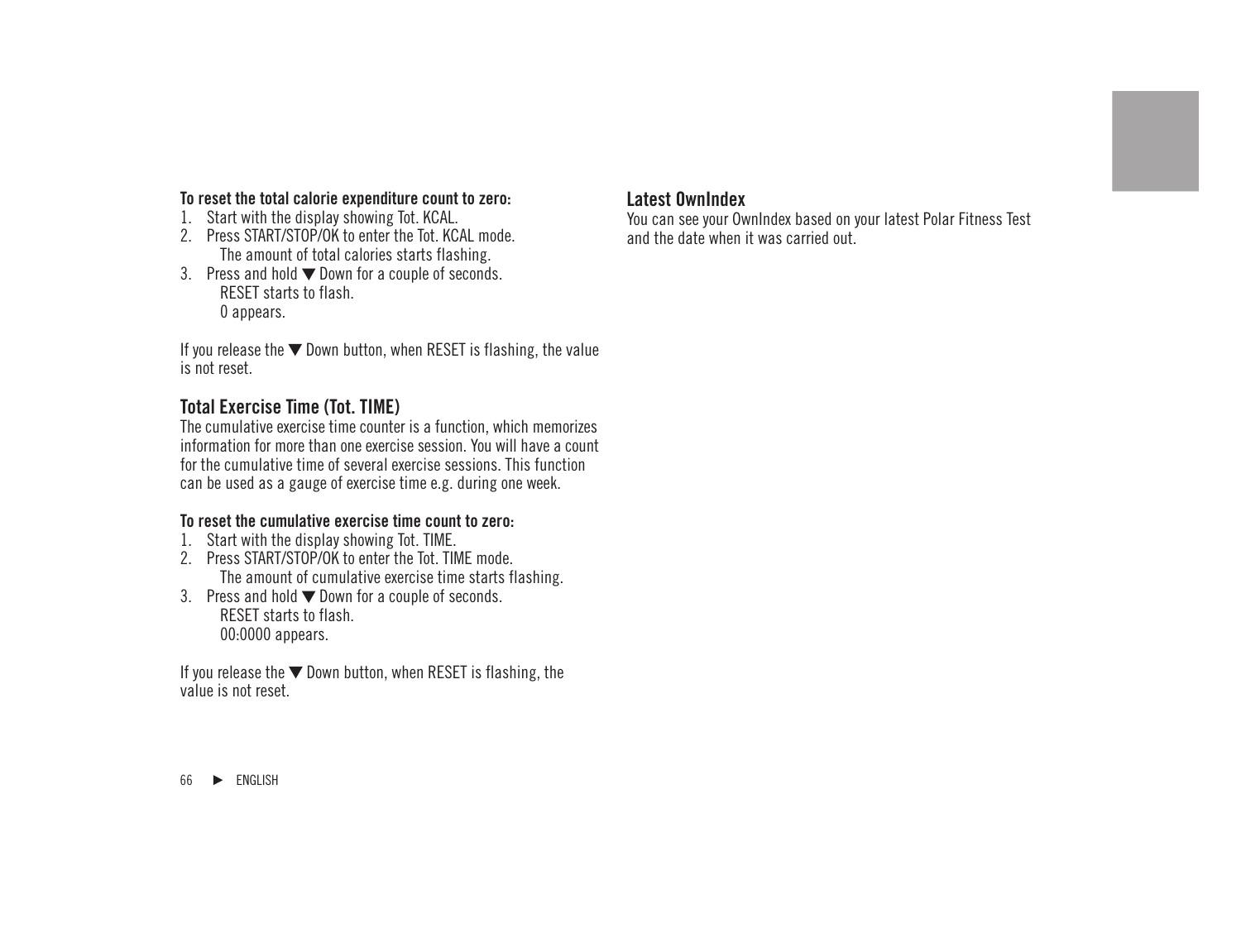# **8. OWNINDEX**

OwnIndex is a score which is comparable to  $VO_{2max}$ , a commonly used descriptor of aerobic fitness. OwnIndex is a result of the Polar Fitness Test, which is an easy, safe and quick way to estimate maximal aerobic power. The OwnIndex is based on heart rate, heart rate variability at rest, body structure and self-assessed physical activity.

Cardiovascular or aerobic fitness relates to how well your cardiovascular system works to transport oxygen to your body. The better the cardiovascular fitness, the stronger and more efficient your heart is.

Having good cardiovascular fitness has many health benefits. For example, it decreases your risk of cardiovascular diseases, stroke and high blood pressure.

If you want to improve your cardiovascular fitness, it takes a minimum of 6 weeks of regular training to see a noticeable change. Less fit individuals see progress even more rapidly and for more active individuals more time is needed.

Cardiovascular fitness is best improved by exercise types which use large muscle groups. Such activities include e.g. walking, jogging, swimming, rowing, skating, cross-country skiing and cycling.

To be able to follow your fitness progress start with measuring your OwnIndex a couple of times during the first two weeks to get a reliable baseline value. Thereafter repeat the test approximately once a month.

Polar Fitness Test is targeted to healthy adults.

# **8.1 FITNESS TEST SETTINGS**

To be able to carry out the Polar Fitness Test you need to do the following settings:

- Select your long-term physical activity level.
- Set the Fitness test mode on.

## **Set the Activity Level**

Begin with the display showing the time of day.

- 1. Press  $\triangle$  Up or  $\nabla$  Down until you enter the Options mode.
- 2. Press START/STOP/OK to enter the setting loop. USER SET is displayed.
- 3. Press START/STOP/OK to enter the user information loop.
- 4. Press START/STOP/OK until ACTIVITY appears. ACTIVITY is displayed and LOW/MIDDLE/HIGH/TOP is flashing.
- 5. Press  $\triangle$  Up or  $\nabla$  Down to select the right activity level.
- 6. Press START/STOP/OK to lock your selection. USER SET is displayed.
- 7. To return to the Time of day display, press and hold START/ STOP/OK.

#### **Activity Level**

Assess your long-term physical activity level. Do not change your activity level description if your regular exercise habits have changed less than six months ago.

**Low** Exercise is not a regular part of your life. You walk only for pleasure or occasionally exercise sufficiently to cause heavy breathing or perspiration.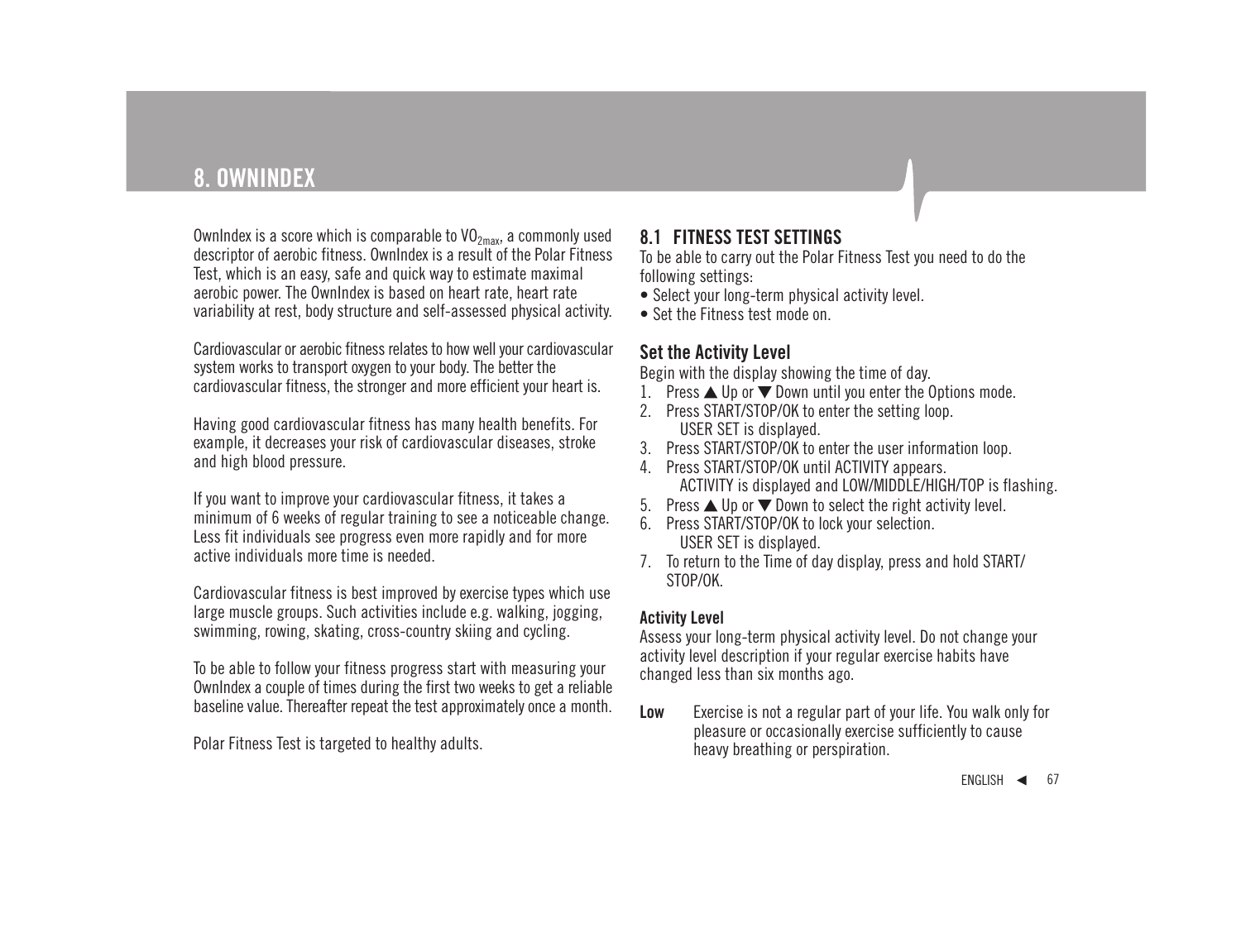- **Middle** You participate regularly in recreational sports. For example, you run 5 miles/8km a week or spend 30–60 minutes a week in comparable physical activity. Or, your work requires modest physical activity.
- **High** Exercise is an inseparable part of your life. You exercise regularly at least 3 times a week with heavy paced intensity. Exercise causes clear breathlessness and sweating. For example, you run regularly more than 10 miles/16 km a week or spend more than 1.5–2 hours in comparable physical activity.
- **Top** You participate regularly in heavy physical exercise at least 5 times a week. E.g. you exercise to improve performance for competitive purposes.

# **Set the Fitness Test Mode On**

- 1. In the Time of day display press  $\triangle$  Up or  $\nabla$  Down until you enter the Options mode. OPTIONS is displayed.
- 2. Press START/STOP/OK to enter the setting loop. USER SET is displayed.
- 3. Press ▲ Up or ▼ Down until you come to the Fitness test setting mode.

FIT. TEST ON/OFF is displayed.

- 4. Press START/STOP/OK to enter the Fitness test setting loop. FIT. TEST is displayed. ON or OFF is flashing.
- 5. Press  $\triangle$  Up or  $\nabla$  Down to select the test on.
- 6. Press START/STOP/OK to lock your selection.
- 7. To return to the Time of day display, press and hold START/ STOP/OK.

# **8.2 CARRYING OUT THE TEST**

To get reliable test results, there are the following basic requirements:

- You should be relaxed and calm.
- The test can take place anywhere  $-$  home, office, health club – as long as the testing environment is peaceful. No disturbing noises (e.g. television, radio or telephone), no other people talking to you.
- Keep the testing place, time of day and environment the same every time the test is repeated.
- Avoid eating a heavy meal or smoking 2–3 hours prior to testing.
- Avoid heavy physical effort, alcoholic beverages or pharmacological stimulants on the test day and the day before.

# **Prepare the Wrist Unit**

1. In the Time of day display press  $\triangle$  Up or  $\nabla$  Down until you come to the Fitness test mode. FIT. TEST is displayed.

### **Relax Yourself for 1–3 Minutes**

2. Lay down, relax your muscles and mind.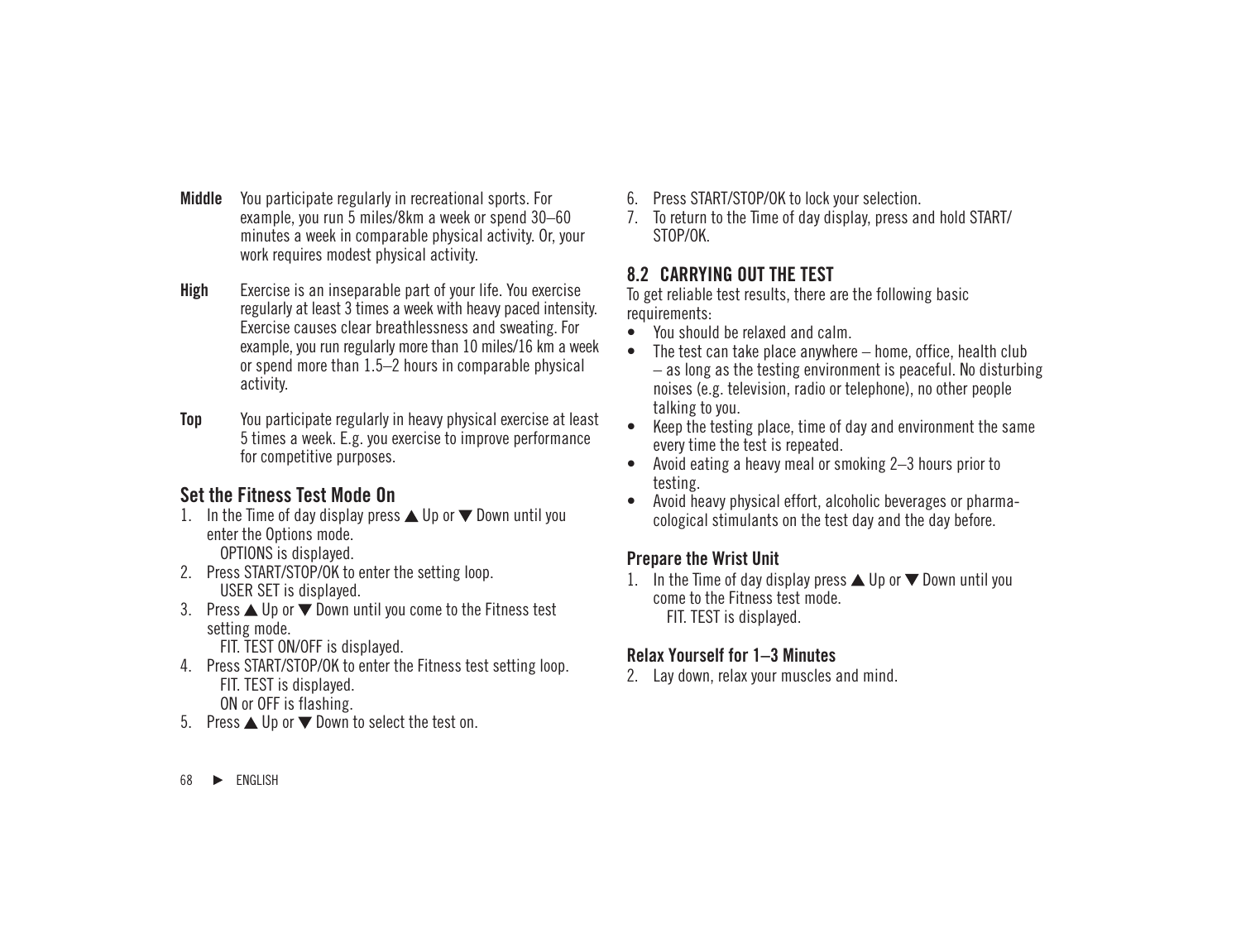### **Start the Test**

- 3. Press START/STOP/OK to start the test. The wrist unit starts searching for your heart rate.  $F = -$  TEST ON and your heart rate are displayed. The test begins.
	- If you want to have the sound signal on during the Fitness test, check there
- is •)) in the display. Press and hold  $\geq$  •... The have sound signal on. The sound signal will alarm you at the end of the test.
- 4. It takes 3–5 minutes to carry out the test. Lie relaxed, don't raise arms or legs, avoid body movements during the test. Don't communicate with other people.

Your current OwnIndex interpretation and the testing date are displayed.

5. To return to the Time of day display after the test, press and hold START/STOP/OK.

You can stop the test anytime during the test by pressing START/ STOP/OK. The latest OwnIndex will not be replaced.

FAILED TEST is displayed for a moment.

Your latest OwnIndex interpretation and the test date are displayed.

If the wrist unit does not succeed to receive your heart rate at the beginning or during the test, the test will fail. Check that the transmitter electrodes are wet and the elastic strap is snug enough. Restart the procedure.

# **8.3 FITNESS TEST RESULT**

The test result, your OwnIndex, is most meaningful when comparing your individual values and changes in it. OwnIndex can also be interpreted according to your gender and age. Locate your OwnIndex on the following table to find out your current cardiovascular fitness classification, compared to those who are of same age and gender.



- **1–3** Increase exercise for health benefits and fitness.
- **4** Maintain current exercise habits to ensure better health. Exercise increase recommended for fitness improvements.
- **5–7** Maintain current exercise habits for good health and fitness.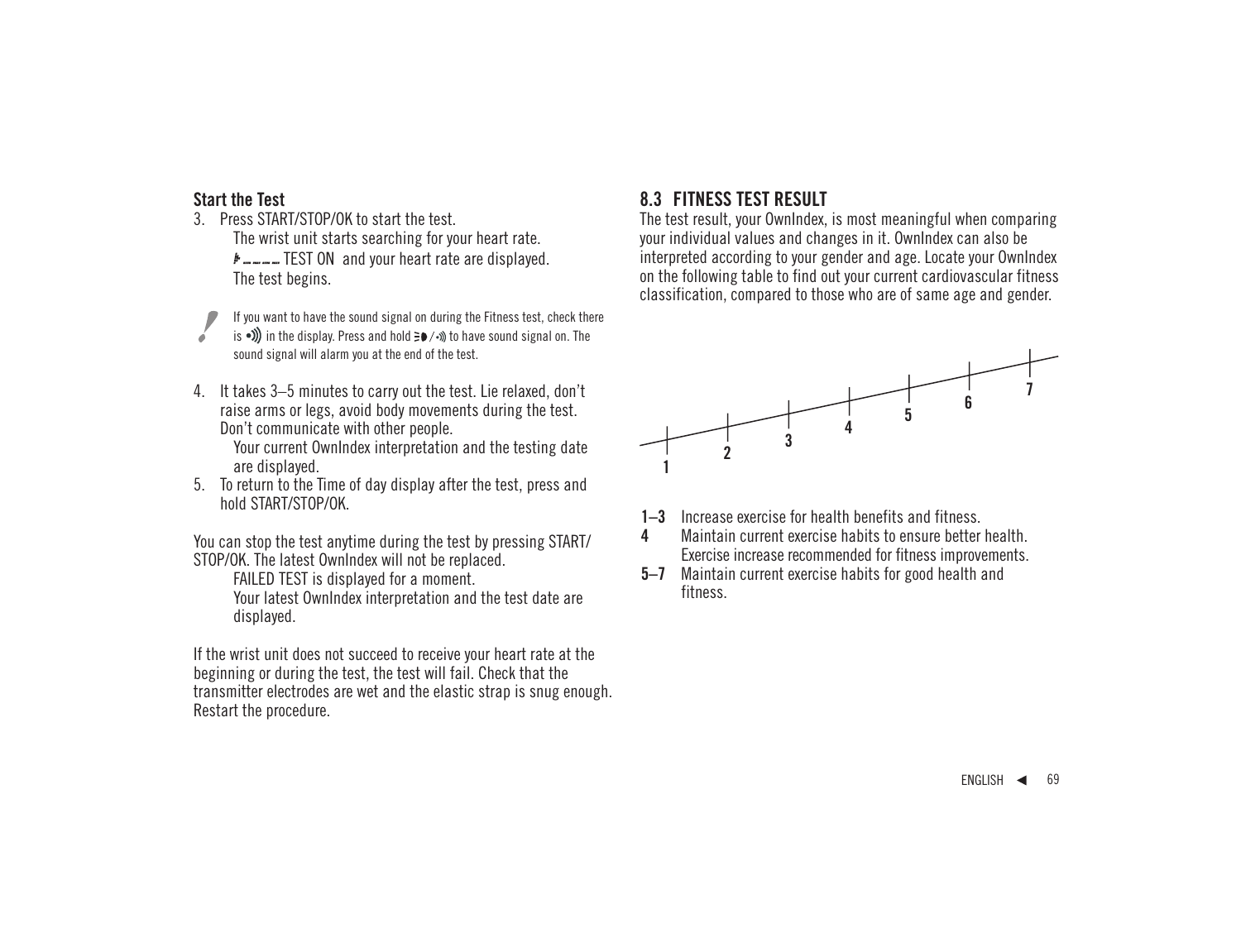|                        | Age       |                 | $\overline{2}$ | 3         | $\overline{4}$ | 5         | 6         | $\overline{1}$ |
|------------------------|-----------|-----------------|----------------|-----------|----------------|-----------|-----------|----------------|
| <b>FITNESS CLASSES</b> | (years)   | Very poor       | Poor           | Fair      | Average        | Good      | Very good | Excellent      |
| <b>MEN</b>             | $20 - 24$ | $<$ 32          | $32 - 37$      | $38 - 43$ | $44 - 50$      | $51 - 56$ | $57 - 62$ | > 62           |
|                        | $25 - 29$ | $<$ 31          | $31 - 35$      | $36 - 42$ | $43 - 48$      | 49-53     | 54-59     | > 59           |
|                        | $30 - 34$ | < 29            | $29 - 34$      | $35 - 40$ | $41 - 45$      | $46 - 51$ | $52 - 56$ | > 56           |
|                        | $35 - 39$ | < 28            | $28 - 32$      | $33 - 38$ | $39 - 43$      | 44-48     | 49-54     | > 54           |
|                        | $40 - 44$ | < 26            | $26 - 31$      | $32 - 35$ | $36 - 41$      | $42 - 46$ | $47 - 51$ | > 51           |
|                        | 45-49     | $\overline{25}$ | $25 - 29$      | $30 - 34$ | $35 - 39$      | $40 - 43$ | 44-48     | > 48           |
|                        | $50 - 54$ | < 24            | $24 - 27$      | $28 - 32$ | $33 - 36$      | $37 - 41$ | $42 - 46$ | > 46           |
|                        | 55-59     | < 22            | $22 - 26$      | $27 - 30$ | $31 - 34$      | $35 - 39$ | $40 - 43$ | > 43           |
|                        | 60-65     | < 21            | $21 - 24$      | $25 - 28$ | $29 - 32$      | $33 - 36$ | $37 - 40$ | >40            |
| <b>WOMEN</b>           | $20 - 24$ | < 27            | $27 - 31$      | $32 - 36$ | $37 - 41$      | $42 - 46$ | $47 - 51$ | > 51           |
|                        | $25 - 29$ | < 26            | $26 - 30$      | $31 - 35$ | $36 - 40$      | $41 - 44$ | $45 - 49$ | >49            |
|                        | $30 - 34$ | $\overline{25}$ | $25 - 29$      | $30 - 33$ | $34 - 37$      | 38-42     | 43-46     | > 46           |
|                        | $35 - 39$ | < 24            | $24 - 27$      | 28-31     | $32 - 35$      | $36 - 40$ | $41 - 44$ | >44            |
|                        | $40 - 44$ | 22              | $22 - 25$      | $26 - 29$ | $30 - 33$      | $34 - 37$ | $38 - 41$ | >41            |
|                        | 45-49     | < 21            | $21 - 23$      | $24 - 27$ | $28 - 31$      | $32 - 35$ | $36 - 38$ | > 38           |
|                        | $50 - 54$ | < 19            | $19 - 22$      | $23 - 25$ | $26 - 29$      | $30 - 32$ | $33 - 36$ | > 36           |
|                        | 55-59     | < 18            | $18 - 20$      | $21 - 23$ | $24 - 27$      | $28 - 30$ | $31 - 33$ | > 33           |
|                        | 60-65     | < 16            | $16 - 18$      | 19-21     | $22 - 24$      | $25 - 27$ | $28 - 30$ | > 30           |

The classification is based on literature review of 62 studies where VO<sub>2max</sub> was measured directly in healthy<br>adult subjects in the USA, Canada and 7 European countries. Reference: Shvartz E, Reibold RC: Aerobic fitness norms for males and females aged 6 to 75 years: a review. Aviat Space Environ Med; 61:3-11, 1990.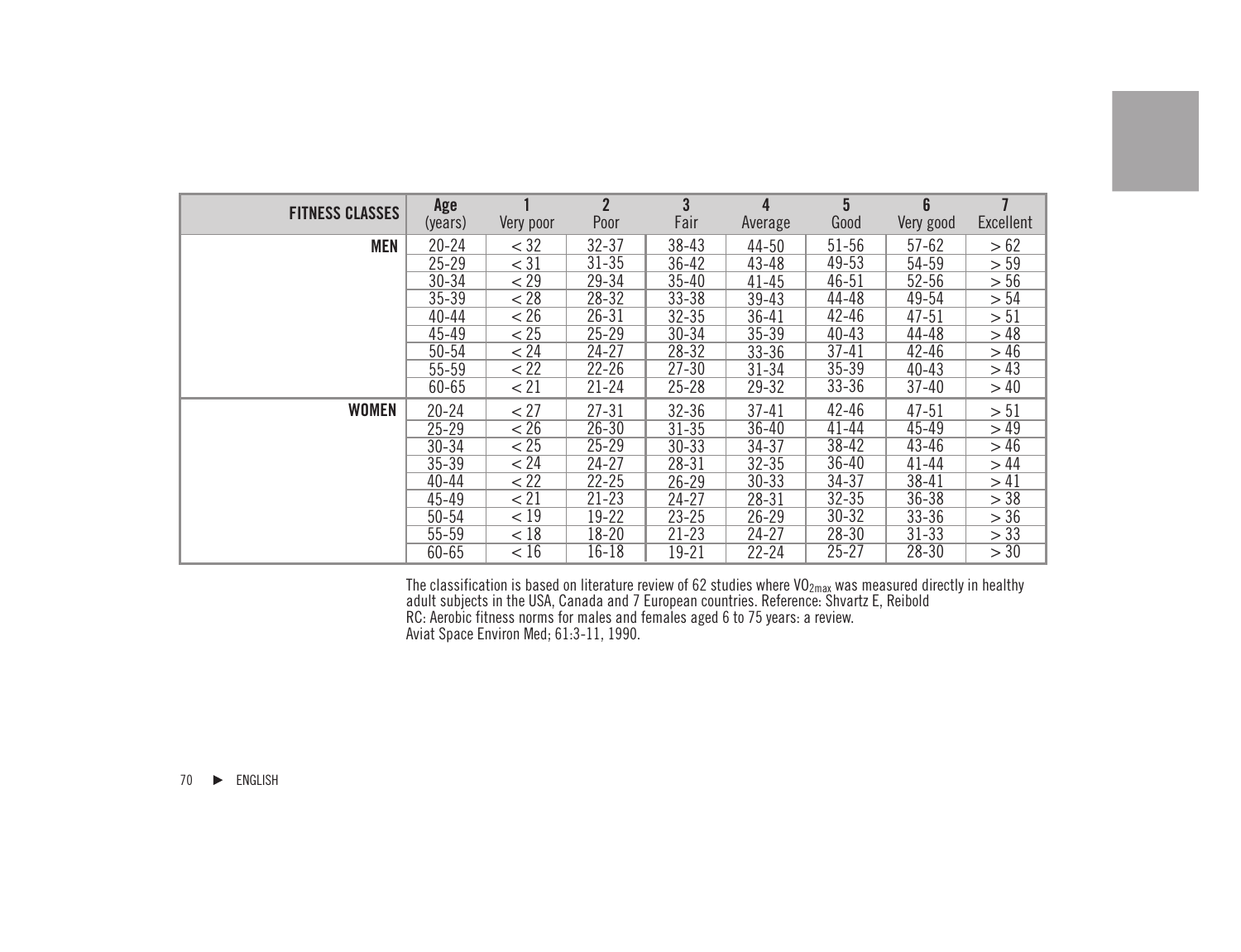# **9. CARE AND MAINTENANCE**

Your Polar Heart Rate Monitor is a high-tech instrument of superior design and workmanship and should be treated with care. The suggestions below will help you fulfill the warranty obligations and enjoy this product for many years to come.

# **9.1 TAKING CARE OF YOUR POLAR HEART RATE MONITOR**

#### **Connector**

- Clean the connector regularly after use with a mild soap and water solution.
- Never use alcohol or any abrasive material such as steel wool or cleaning chemicals on any part of thetransmitter.
- Do not dry the connector in any other way than with a towel. Rough handling may damage it.
- Never put the connector in a washing machine or a drier!

### **Strap**

- You can wash the strap in a washing machine at 104 º F/ +40 ºC. We recommend that you use a washing pouch.
- We recommend that you wash the strap after each time you have used it in pool water with a high chlorine content.
- Do not spin-dry the strap!
- Do not put the strap in a dryer!
- Do not iron the strap!

#### **Maintenance**

• Store your transmitter in a cool and dry place. Do not store it in any kind of non-breathing material, such as a plastic bag or a

sports bag, if it is wet. Sweat and moisture can keep its electrodes wet and the transmitter activated, which shortens the battery life.

- Keep your transmitter out of extreme cold (below 14 ºF/ -10 ºC) and heat (above 122 ºF/ +50 ºC).
- Do not expose transmitter to direct sunlight for extended periods, such as by leaving it in a car.

# **9.2 BATTERIES**

### **Transmitter**

The estimated average battery life of Polar WearLink Transmitter is 2 years (1h/day, 7 days/week). If your transmitter stops working, it might be due to the battery running out. We recommend that you have the battery replaced by an authorized Polar Service Center only.

You can, however, change the battery of the Polar WearLink Transmitter yourself by following the instructions below. To change the battery, you need a coin, sealing ring (some included in the product package) and battery (CR2025).

- 1. Open the connector's battery cover by turning it counterclockwise with the coin from the CLOSE position to the OPEN position. The cover pops out a little from its niche.
- 2. Remove the battery cover from the connector, lift the battery from the niche with your fingers and replace it with a new battery.
- 3. Remove the sealing ring of the battery cover and replace it with a new ring.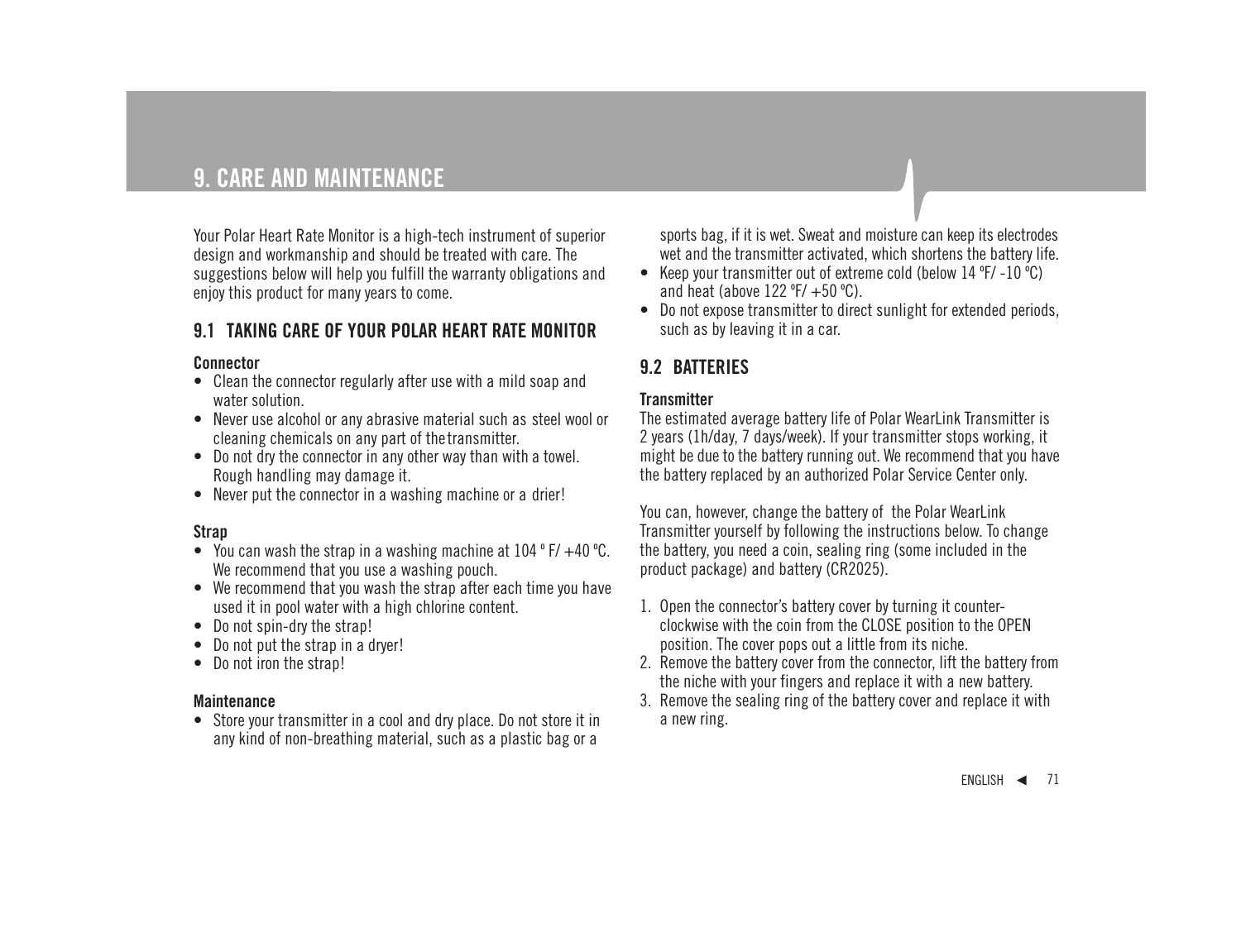- 4. Place the negative (-) side of the battery against the connector and the positive  $(+)$  side against the cover.
- 5. Put the battery in the connector's niche and put the cover on so that the arrow points to the OPEN position. Make sure that the cover's sealing ring is placed correctly in its groove.
- 6. Gently press the cover deep enough so that its exterior surface is on the same level as the connector's surface.
- 7. Turn the cover with the coin clockwise so that the arrow on the cover turns from OPEN to CLOSE. Make sure that the cover is closed properly!

In order to ensure the maximum life span of the connector's battery cover, open it only when you need to change the battery. You can get the sealing ring/battery kits from well-equipped Polar retailers and authorized Polar Services. In the USA and Canada: Additional sealing rings are available from an authorized Polar Service Center.

#### **Polar Wrist Unit**

The estimated average battery life of the Polar wrist unit is 20 months in normal use (1 h / day, 7 days a week). Note also that excessive use of the backlight and the alarm signals will use the battery more rapidly.

Do not open the Polar wrist unit yourself. To ensure the water resistance properties and the use of qualified components, the wrist unit battery should be replaced only by an authorized Polar Service Center. At the same time a full periodic check of the Polar Heart Rate Monitor will be done.

## **9.3 SERVICE**

We recommend that you have all service done by an authorized Polar Service Center only.



Water resistance cannot be guaranteed after unauthorized service.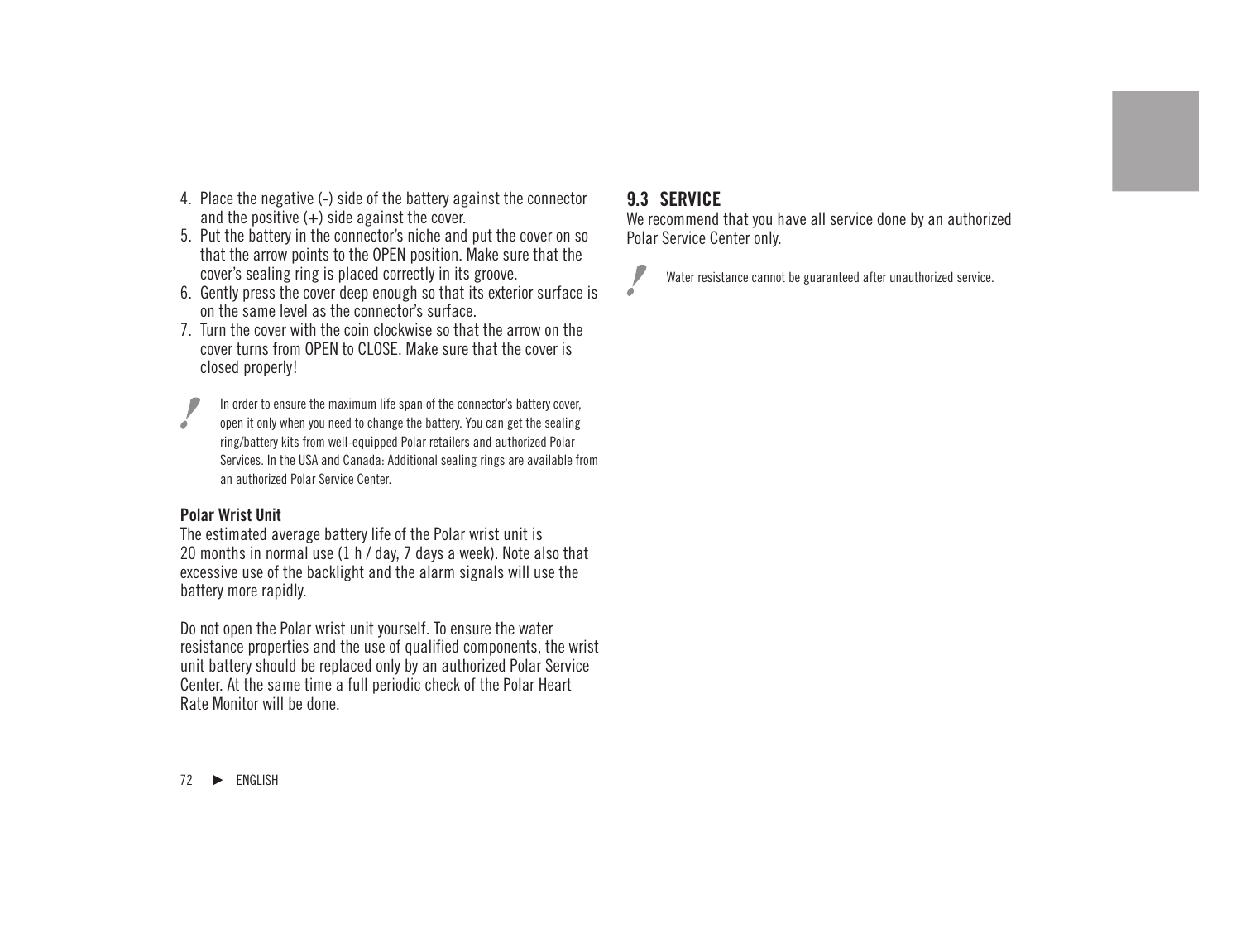#### **10.1 USING A POLAR HEART RATE MONITOR IN A WATER ENVIRONMENT**

Your Polar Heart Rate Monitor is water resistant to 330 feet/100 meters. To maintain the water resistance, do not operate the buttons of the wrist unit under water.

Heart rate measurement in a water environment is technically demanding for the following reasons:

- Pool water with a high chlorine content and seawater are very conductive. The electrodes of a transmitter may short-circuit, which prevents ECG signals from being detected by the transmitter.
- Jumping into the water or strenuous muscle movement during competitive swimming may cause water resistance that shifts the transmitter on the body to a location where it is not possible to pick up ECG signal.
- The ECG signal strength varies depending on the individual's tissue composition and the percentage of people who have problems in heart rate measuring is considerably higher in a water environment than in other use.

# **10.2 POLAR HEART RATE MONITOR AND INTERFERENCE**

#### **Electromagnetic Interference**

Disturbances may occur near high voltage power lines, traffic lights, overhead lines of electric railways, electric bus lines or trams, televisions, car motors, bike computers, some motor driven

exercise equipment, cellular phones or when you walk through electric security gates.

#### **Crosstalk**

The Polar wrist unit in non-coded mode of operation picks up transmitter signals within 3 feet/1 meter. Non-coded signals from more than one transmitter picked up simultaneously can cause an incorrect readout.

#### **Exercise Equipment**

Several pieces of exercise equipment with electronic or electrical components such as LED displays, motors and electrical brakes may cause interfering stray signals. To try to tackle these problems, relocate the Polar wrist unit as follows:

- 1. Remove the transmitter from your chest and use the exercise equipment as you would normally.
- 2. Move the wrist unit around until you find an area in which it displays no stray reading or flashing of the heart symbol. Interference is often worst right in front of the display panel of the equipment, while the left or right side of the display is relatively free of disturbance.
- 3. Put the transmitter back on the chest and keep the wrist unit in this interference-free area as far as it is possible.
- 4. If the Polar Heart Rate Monitor still does not work with the exercise equipment, this piece of equipment may be electrically too noisy for wireless heart rate measurement.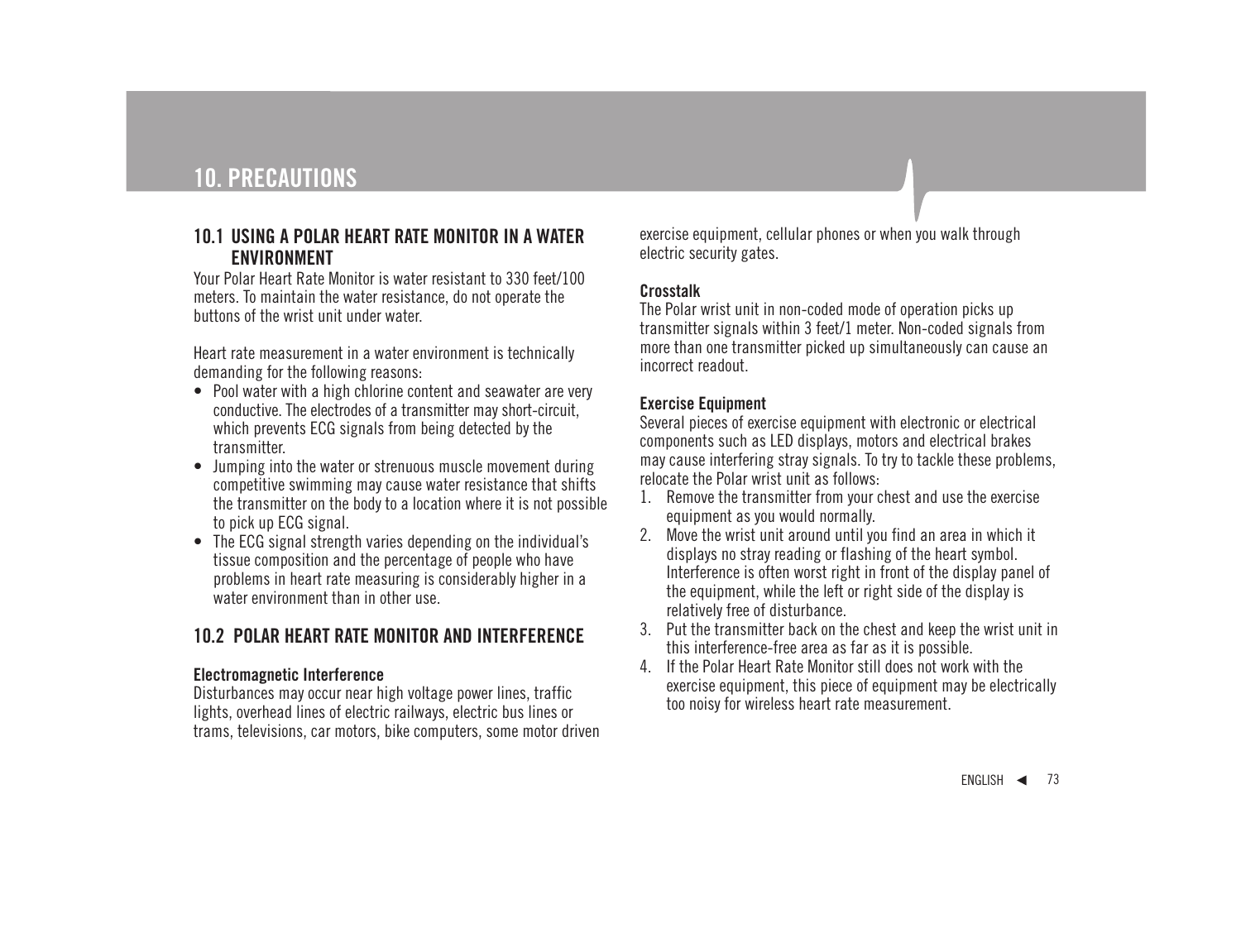#### **10.3 MINIMIZING POSSIBLE RISKS IN EXERCISING WITH A HEART RATE MONITOR**

Exercise may include some risk, especially for those who have been sedentary.

Before starting a regular exercise program you are recommended to answer to the following questions for health status checking. If the answer is yes to any of the questions, we recommend to consult a doctor before starting an exercise program.

- Have you not exercised for the past 5 years?
- Do you have high blood pressure?
- Do you have high blood cholesterol?
- Do you have symptoms of any disease?
- Are you taking any blood pressure or heart medication?
- Do you have a history of breathing problems?
- Are you recovering from a serious illness or medical treatment?
- Do you use a pacemaker or another implanted electronic device?
- Do you smoke?
- Are you pregnant?

Note that in addition to exercise intensity, medications for heart, blood pressure, psyche, asthma, breathing etc. as well as some energy drinks, alcohol and nicotine, can affect heart rate.

**It is important to be sensitive to your body's reactions during exercise.** If you feel unexpected pain or excessive fatigue when exercising, it is recommended to stop the exercise or continue at a lighter intensity.

#### **Notice to persons with pacemakers, defibrillator or other**

**implanted electronic device.** Persons who have a pacemaker use the Polar Heart Rate Monitor at their own risk. Before starting use, we always recommend an exercise test under doctor's supervision. The test is to ensure the safety and reliability of the simultaneous use of the pacemaker and the heart rate monitor.

#### **If you are allergic to any substance that comes into contact with the skin or if you suspect an allergic reaction due to using the product,** check the listed materials in the "Technical Specifications" chapter. To avoid any skin reaction risk with the transmitter, wear it over a shirt. However, moisten the shirt well under the electrodes to ensure flawless operation.



The combined impact of moisture and intense abrasion may cause a black color, which might stain light-colored clothes especially, to come off the transmitter's surface.

If you use insect repellent on your skin, you must ensure that it does not come into contact with the transmitter!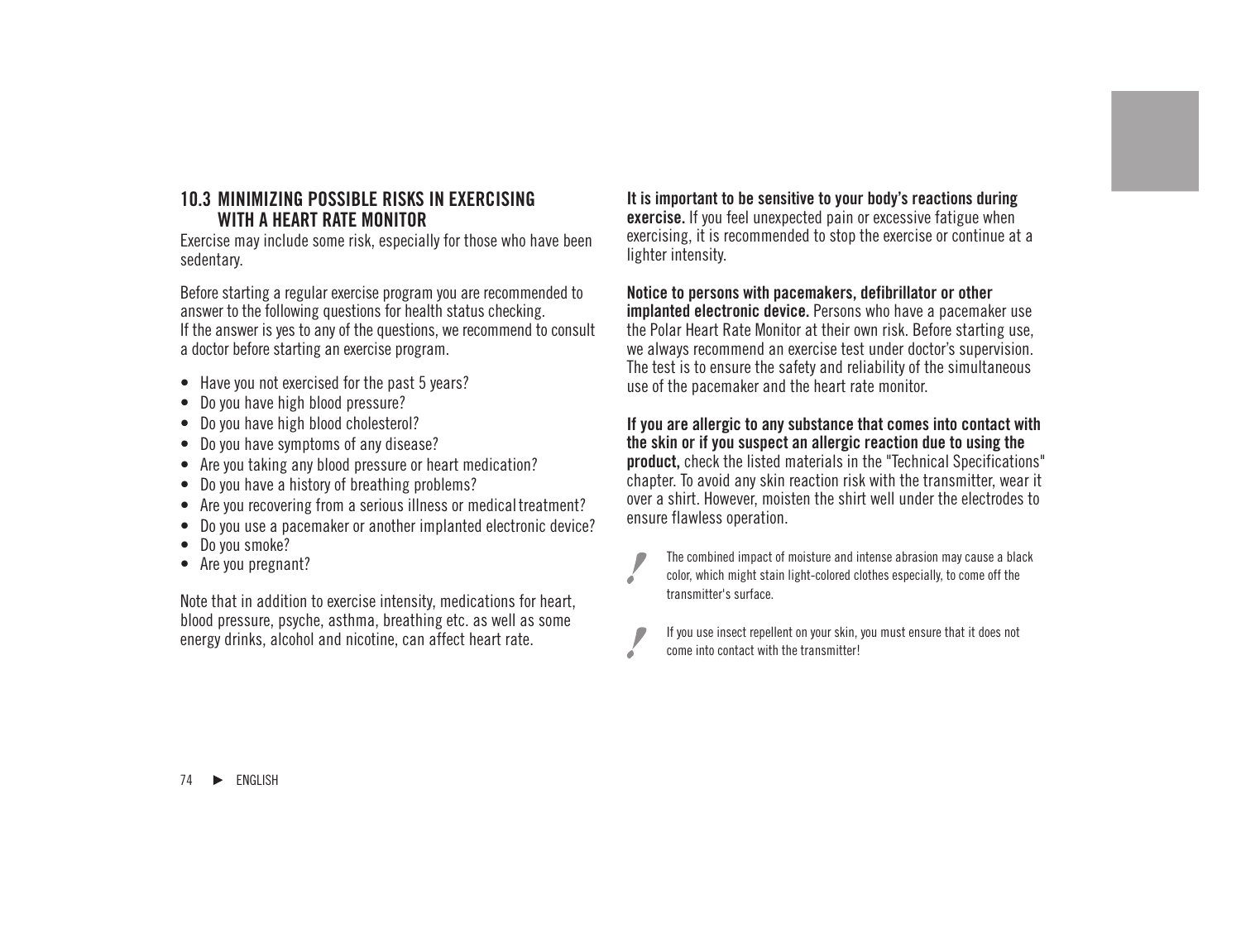# **What should i do if...**

#### **...OwnZone determination only seldom gives me heart rate limits which are based on heart rate variability (OZ.V)?**

- 1. Check that the elastic strap is snug enough.
- 2. Make sure that the electrodes of the transmitter are moistened against your skin.
- 3. Put on the transmitter 15–20 minutes prior to the start of your exercise to ensure good adaptation between the electrodes and your skin.
- 4. Start the first stage of determining your OwnZone sufficiently slowly. If you obtain the heart rate limits based on age (OZ.A) within the first 2 minutes you have raised your heart rate too quickly. The heart rate reading should not rise over 20 beats/minute from the starting level. During the first stage you can, for example, put on your sports clothing.
- 5. If you reach the OwnZone limits based on age (OZ.A) or the previously determined OwnZone limits based on your heart rate variability (OZ.L) only after 5 minutes from starting specification you have not raised your heart rate sufficiently rapidly. Raise your heart rate more quickly during the OwnZone determination.
- 6. If you have always used walking and running to determine your OwnZone, walking uphill, cycling or using an ergometer may work better for you.
- 7. Stress or heavy mental loading may reduce your heart rate variability so that the needed point where the heart rate variability vanishes cannot be measured.

Relax for 5–10 minutes before exercising by sitting down and decreasing your heart rate.

8. For a small percentage of people the heart rate variability will not totally disappear with increasing workload. In this case the age-predicted limits are the best estimation for the exercising zone.

#### **...the OwnZone limits based on heart rate variability (OZ.V) vary considerably?**

Heart rate variability reacts sensitively to all changes taking place in the body and environment. The OZ.V heart rate limits are affected by, amongst others, your daily state of fitness, the time of OwnZone determination, the type of exercise and state of mind. The lower limit of the OZ.V heart rate limits can change for the same person by as much as 30 beats.

However it is important that the feeling of exercise carried out in the OwnZone is light or moderate. For example if you raise your heart rate too rapidly after the first stage, you may get too high OwnZone heart rate limits. If the OwnZone limits seem to be too high we recommend that the OwnZone determination is done again.

#### **...there is no heart rate reading (- -)?**

- 1. Check that the electrodes of the transmitter are moistened and that you are wearing it as instructed.
- 2. Check that you have kept the transmitter clean.
- 3. Check that there are no sources of electromagnetic radiation in the close vicinity of the Polar wrist unit, such as TV sets, mobile phones, CRT monitors etc.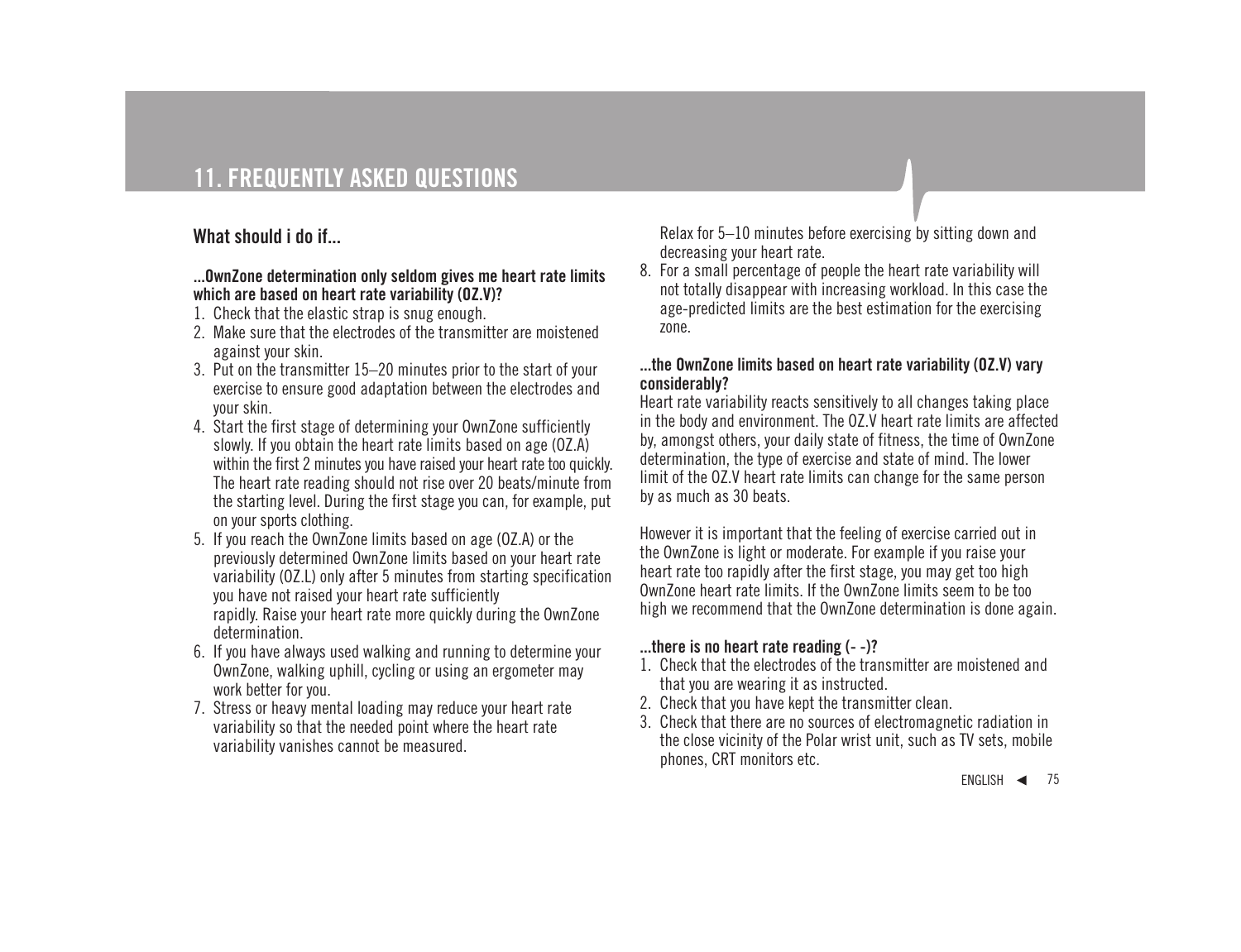4. Have you had a cardiac event which may have altered your ECG waveform? In this case consult your physician.

#### **...heart symbol flashes irregularly?**

- 1. Check that your Polar wrist unit is inside the transmission range and not further that 3 feet/1 meter from the Polar Transmitter you are wearing.
- 2. Check that the elastic strap has not become loose during exercise.
- 3. Make sure that the electrodes of the transmitter are moistened.
- 4. Make sure that there is no other heart rate transmitter within the reception range (3 feet/1 meter).
- 5. Cardiac arrythmia may cause irregular readings. In this case consult your physician.

### **...other person with heart rate monitor is causing interference?**

Your training partner may have coincidentally activated exactly the same code as you. In this case keep distance to your training partner or proceed as follows:

- 1. Stop the stopwatch and heart rate measurement.
- 2. Take the transmitter off your chest for 10 seconds.
- 3. Put the transmitter back and start the heart rate measurement again.

#### **...heart rate reading becomes erratic or extremely high?**

You may have come within range of strong electromagnetic signals which cause erratic readings on the wrist unit display. Check your surroundings and move further away from the source of disturbance.

#### **...there are no reactions to any buttons?**

Reset the Polar Heart Rate Monitor. Resetting clears watch settings which will return to the default settings. User information and measurement options settings will be saved.

- 1. Press the RESET button with a pen tip. Display becomes full of digits.
- 2. Press any of the four button once. The Polar Heart Rate Monitor enters the Time of day display.

If you don't press any button after reset within one minute the wrist unit goes to the battery saving mode.

#### **...the display is blank or fading?**

The Polar Heart Rate Monitor is in battery saving mode when it leaves the factory. Wake up by pressing START/STOP/OK button twice. The Polar Heart Rate Monitor enters the Time of day display.

Usually the first sign of a discharged battery is fading of the digits when using the backlight. Have the batteries checked.

#### **...the battery of the wrist unit must be replaced?**

We recommend having all service done by an authorized Polar Service Center. This is especially necessary to ensure the warranty remains valid and is not affected by incorrect repair procedures done by an unauthorized agent. Polar Service will test your wrist unit for water resistance after battery replacement and make a full periodic check of the complete Polar Heart Rate Monitor.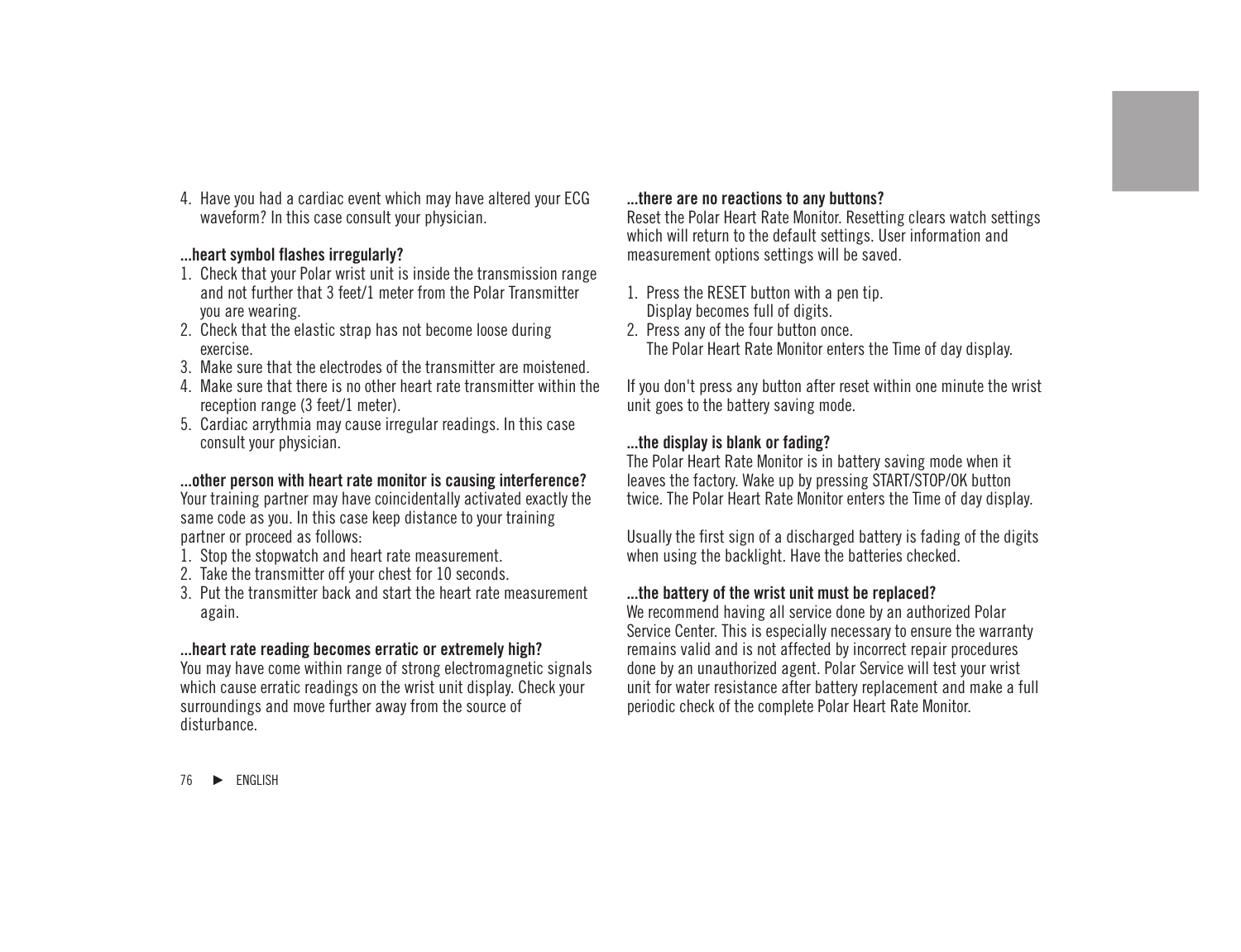# **12. POLAR GLOSSARY**

## Indicates coded transmission of heart rate.

The inner heart flashes to the beat of your heart.

•)) In the Time of day mode indicates that the alarm is on. In the measure mode indicates that the sound signal will alarm if you are exercising outside your Target Zone.

 $\psi$ <sub>m</sub> m m m m m Progress bullets in the measure mode. One bullet  $= 10$  minutes in target zone.

**AGE:** Insert your age in User settings.

**ALARM:** Indicates the alarm clock in watch settings.

**AM/PM:** 12 hour mode of time.

**AVERAGE Hr:** Average heart rate of the exercise.

**Coded heart rate transmission:** Polar coded transmitter automatically locks in a code to transmit your heart rate to your wrist unit. In coded transmission the wrist unit accepts heart rate from your Polar coded transmitter only. Coding significantly reduces crosstalk caused by other users of heart rate monitors. However, it does not necessarily reduce all environmental interference.

**Electrodes:** The electrode areas are on the backside of the transmitter.

**EXERCISE:** Heart rate measurement mode, stopwatch is on and the exercise information is recorded.

**EXE. TIME:** Total exercise time.

**FAT:** Indicates the fat percentage of the total calorie expenditure. **FILE:** File mode to recall training information.

**Heart rate:** The number of heart beats per minute (bpm)

**Heart rate variability:** Fluctuations of interbeat intervals. Heart rate variability of a healthy subject is in general large in resting conditions and during light exercise. Heart rate variability gradually disappears when exercise becomes more intense and heart rate increases.

**HRmax:** Maximum heart rate.

**IN ZONE:** Exercising time in Target Zone.

**KCAL:** Indicates the energy expenditure of your exercise session.

**LIMITS:** Manually set target zone limits are determined as percentages of age

predicted or measured maximum heart rate. The percentages are converted into heart rate beats per minute.

**MEASURE:** Heart rate measurement mode, stopwatch is off.

**OPTIONS:** Setting mode for user information, heart rate measurement options and watch functions.

**OWNCAL:** Calorie expenditure during exercise.

**OWNINDEX:** OwnIndex is a score which is comparable to VO<sub>2max</sub>. OwnIndex is a result of the Polar Fitness Test.

**OWNZONE, OZ.:** Target zone which Polar Heart Rate Monitor determines for you. OwnZone is an individual guide for light to moderate exercise intensity.

**OZ** Indicates OwnZone determination procedure.

**OZ.A:** Indicates OwnZone limits which are determined according to your age. **OZ.L:** Your latest OwnZone limits.

**OZ.V:** Indicates currently measured OwnZone limits which are based on your heart rate variability.

**SEX:** Indicates the gender (Male or Female) in User settings.

**Target zone, TZ:** The area between the upper and lower target zone limits. Can be defined automatically by Polar Heart Rate Monitor or manually by yourself.

**TIME:** Indicates the time of day in the watch settings.

**Time of day mode:** Display showing time of day.

**Tot. KCAL:** Cumulative total calorie expenditure of your exercise.

**Tot. TIME:** Cumulative total exercise time of your exercise sessions.

**USER SET:** Indicates the setting loop for your personal information.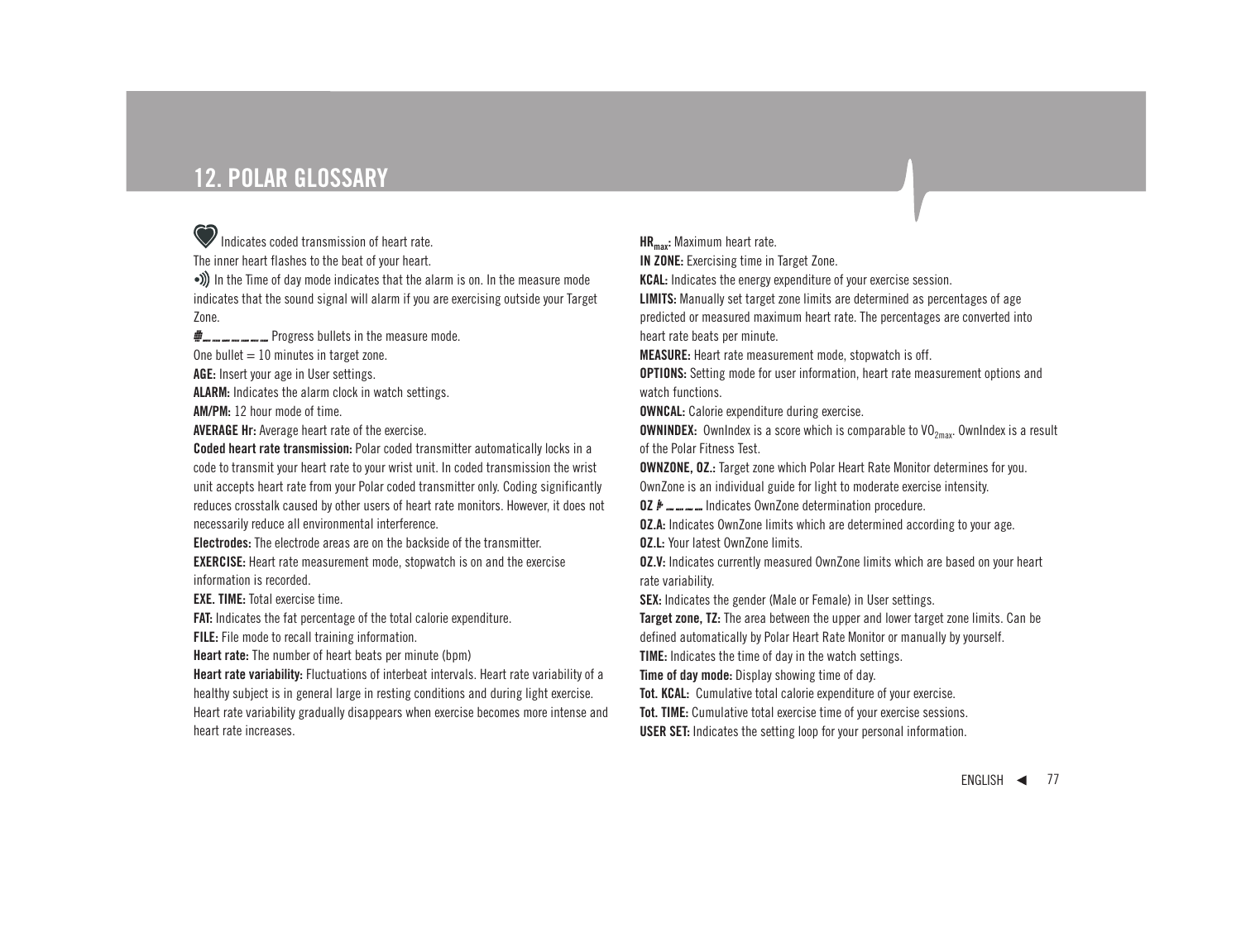# **13. TECHNICAL SPECIFICATIONS**

Polar Heart Rate Monitor is designed to indicate the level of physiological strain and intensity in sports and exercise. No other use is intended or implied. Heart rate is displayed as number of heart beats per minute (bpm).

#### **Polar Connector**

| Battery type:          | CR 2025                            |
|------------------------|------------------------------------|
| Battery sealing ring:  | 0-ring $20.0 \times 1.0$           |
|                        | <b>Material FPM</b>                |
| Battery life:          | Average 1300 hours of use          |
| Operating temperature: | 14 °F to 122 °F / -10 °C to +50 °C |
| Material:              | Polvamide                          |
| Water resistance:      | To 100 feet/30 meter               |
|                        |                                    |

#### **Strap**

#### **Wrist Unit**

| Battery type:           | CR 2032                                                          |
|-------------------------|------------------------------------------------------------------|
| Battery life:           | Average 20 months (1 h / day, 7 days / week)                     |
| Operating temperature:  | 14 °F to 122 °F/-10 °C to +50 °C                                 |
| Water resistance:       | to 330 feet/100 meters                                           |
| Accuracy of formula for |                                                                  |
| age based OwnZone heart |                                                                  |
| rate limits (OZ.A):     | $±1$ bpm                                                         |
| Accuracy of heart rate  |                                                                  |
| measurement:            | $\pm$ 1% or $\pm$ 1 bpm, whichever larger, definition applies to |
|                         |                                                                  |

steady state conditions

Back Case, Extend Link Cover's and

**Default Settings**

wrist strap buckle: Stainless steel complying with the EU Directive 94/27/EU and its amendment 1999/C 205/05 on the release of nickel from products intended to come into direct and prolonged contact with the skin.

| Time of day               | 24h  |
|---------------------------|------|
| Alarm                     | 0FF  |
| User ID                   | 1    |
| Weight                    | 00   |
| Height                    | 00   |
| Age                       | O    |
| Sex                       | Male |
| Activity                  | Low  |
| OwnZone                   | 0FF  |
| Upper Limit (manual)      | 160  |
| Lower Limit (manual)      | 80   |
| OwnCal                    | 0FF  |
| <b>Polar Fitness Test</b> | 0FF  |
|                           |      |

#### **Limit Values**

| Chronometer       | 23 h 59 min 59 s   |
|-------------------|--------------------|
| Heart rate limits | $30 - 240$ bpm     |
| Kcal              | 99999 kcal         |
| Tot, kcal         | 999999 kcal        |
| Tot. time         | 9999 h 59 min 59 s |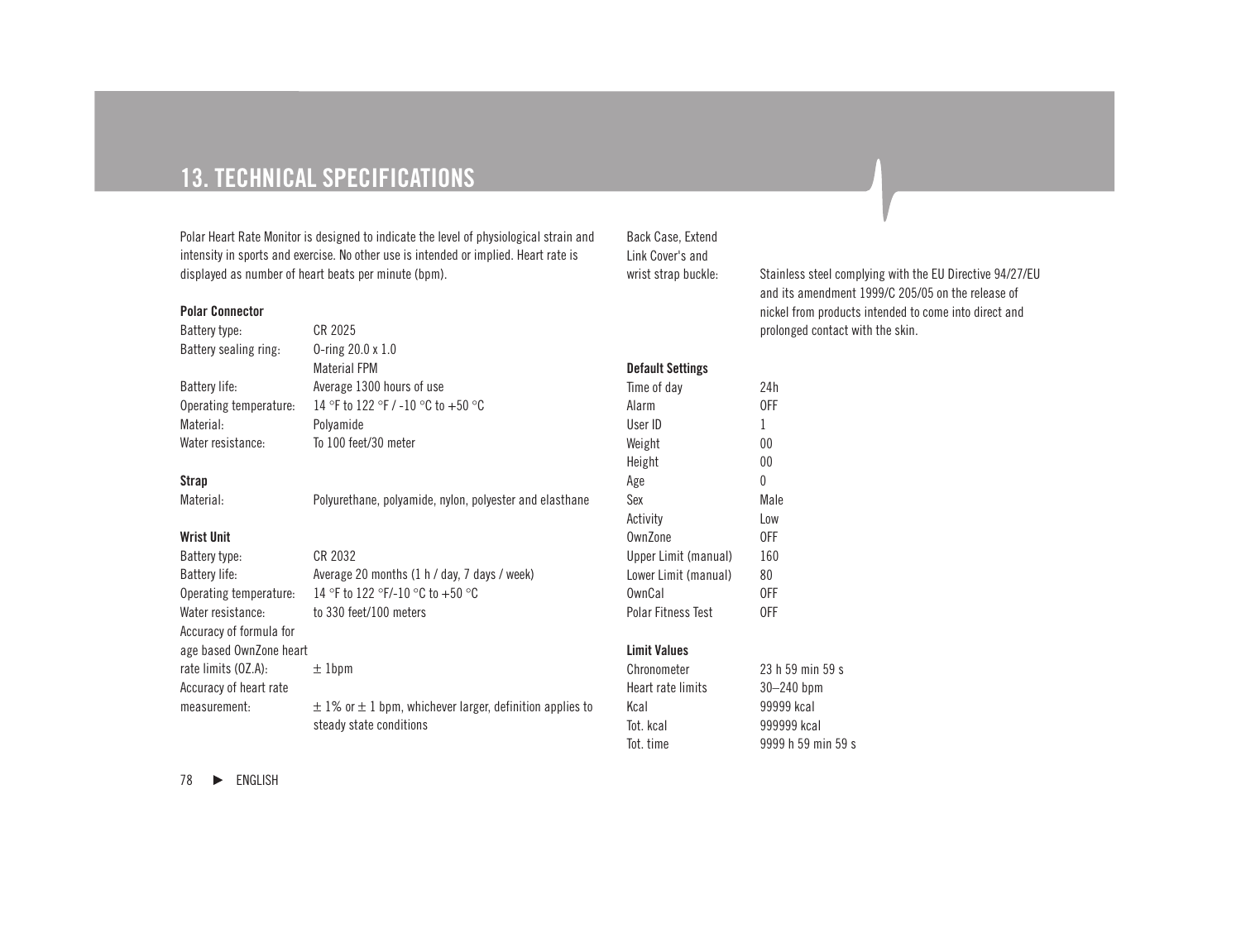# **14. LIMITED POLAR INTERNATIONAL GUARANTEE**

- This limited Polar international guarantee is issued by Polar Electro Inc. for the consumers who have purchased this product in the USA or Canada. This limited Polar international guarantee is issued by Polar Electro Oy for the consumers who have purchased this product in other countries.
- Polar Electro Inc. / Polar Electro Oy guarantees to the original consumer/ purchaser of this product that the product will be free from defects in material or workmanship for two years from the date of purchase.
- **Please keep the receipt or International Guarantee Card, which is your proof of purchase!**
- The guarantee does not cover the battery, damage due to misuse, abuse, accidents or non-compliance with the precautions; improper maintenance, commercial use, cracked or broken cases.
- Guarantee does not cover any damage/s, losses, costs or expenses, direct, indirect or incidential, consequential or special, arising out of, or related to the product. During the guarantee period the product will be either repaired or replaced at an authorized service center free of charge.
- This guarantee does not affect the consumer's statutory rights under applicable national or state laws in force, or the consumer's rights against the dealer arising from their sales/ purchase contract.



Copyright © 2003-2004 Polar Electro Oy, FIN-90440 KEMPELE, Finland

All rights reserved. No part of this manual may be used or reproduced in any form or by any means without prior written permission of Polar Electro Oy.

The names and logos marked with a ™ symbol in this user's manual or in the package of this product are trademarks of Polar Electro Oy. The names and logos

marked with a ® symbol in this user's manual or in the package of this product are registered trademarks of Polar Electro Oy.



This CE marking shows compliance of this product with Directive 93/42/EEC.

Polar Electro Oy is a ISO 9001:2000 certified company.

This product is protected by one or several of the following patents: FI 88223, DE 4215549, FR 92.06120, GB 2257523, HK 113/1996, SG 9591671-4, US 5491474, FI 88972, DE 9219139.8, FR 92.09150, GB 2258587, HK 306/1996, SG 9592117-7, US 5486818, FI 96380, US 5611346, EP 665947, DE 69414362, FI 68734, DE 3439238, GB 2149514, HK 812/1989, US 4625733, FI 100924, FI 100452, US 5840039, FI 4150, DE 20008882.3,US 6477397, FR 0006504, FI 4069, US 6272365, FR 9907823, GB 2339833, DE 29910633, FI 104463, US 6183422, FI 4157, DE 20008883.1, FR 0006778, WO 97/33512, GB 2326240,FI 107776, US 6327486, US 6277080, US 6361502, US 5719825, US 5848027, EP 1055158. Other patents pending.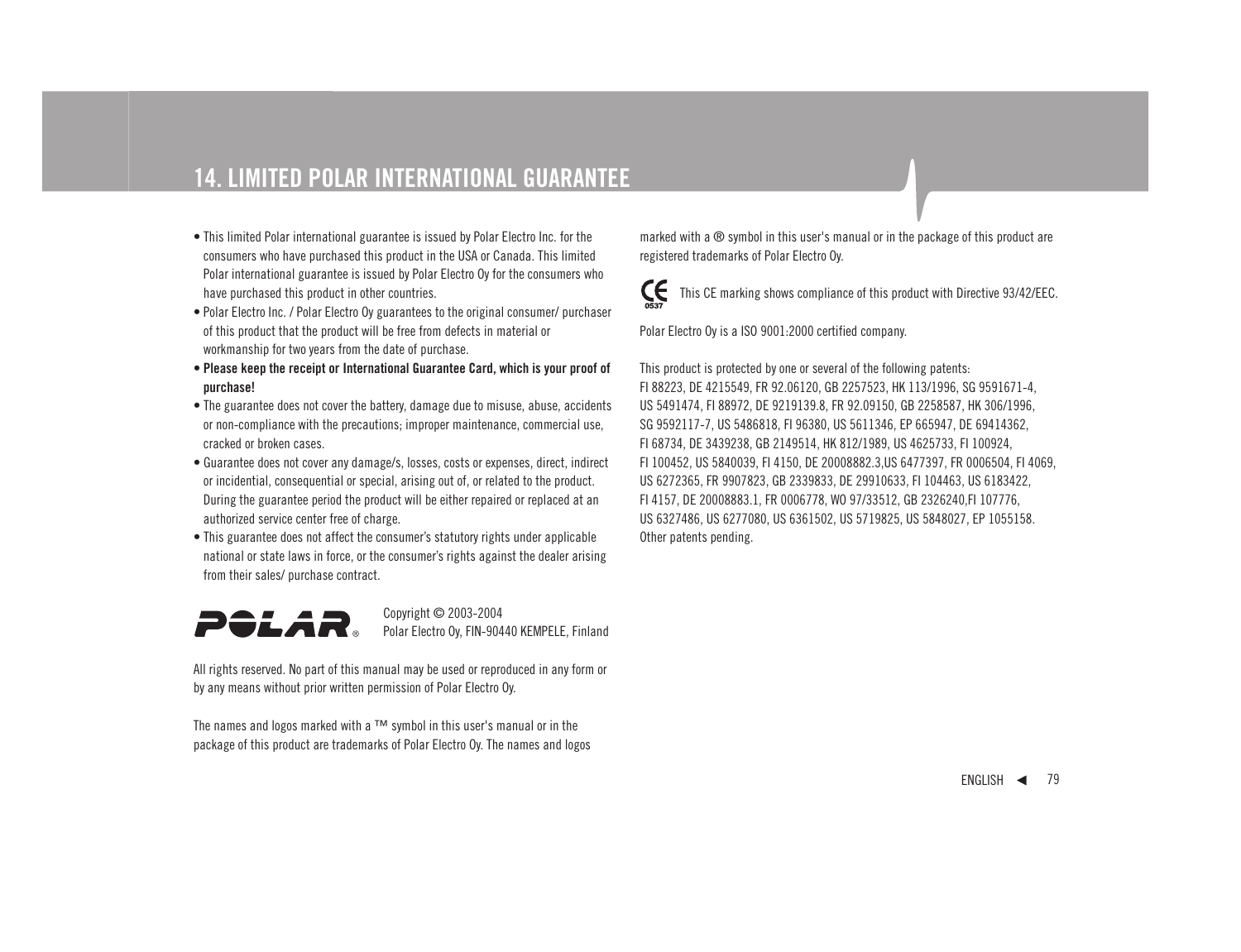# **15. DISCLAIMER**

The material in this manual is for informational purposes only. The products it describes are subject to change without prior notice, due to the manufacturer's continuous development program.

Polar Electro Inc. / Polar Electro Oy makes no representations or warranties with respect to this manual or with respect to the products described herein. Polar Electro Inc. / Polar Electro Oy shall not be liable for any damages, losses, costs or expenses, direct, indirect or incidental, consequential or special, arising out of, or related to the use of this material or the products described herein.